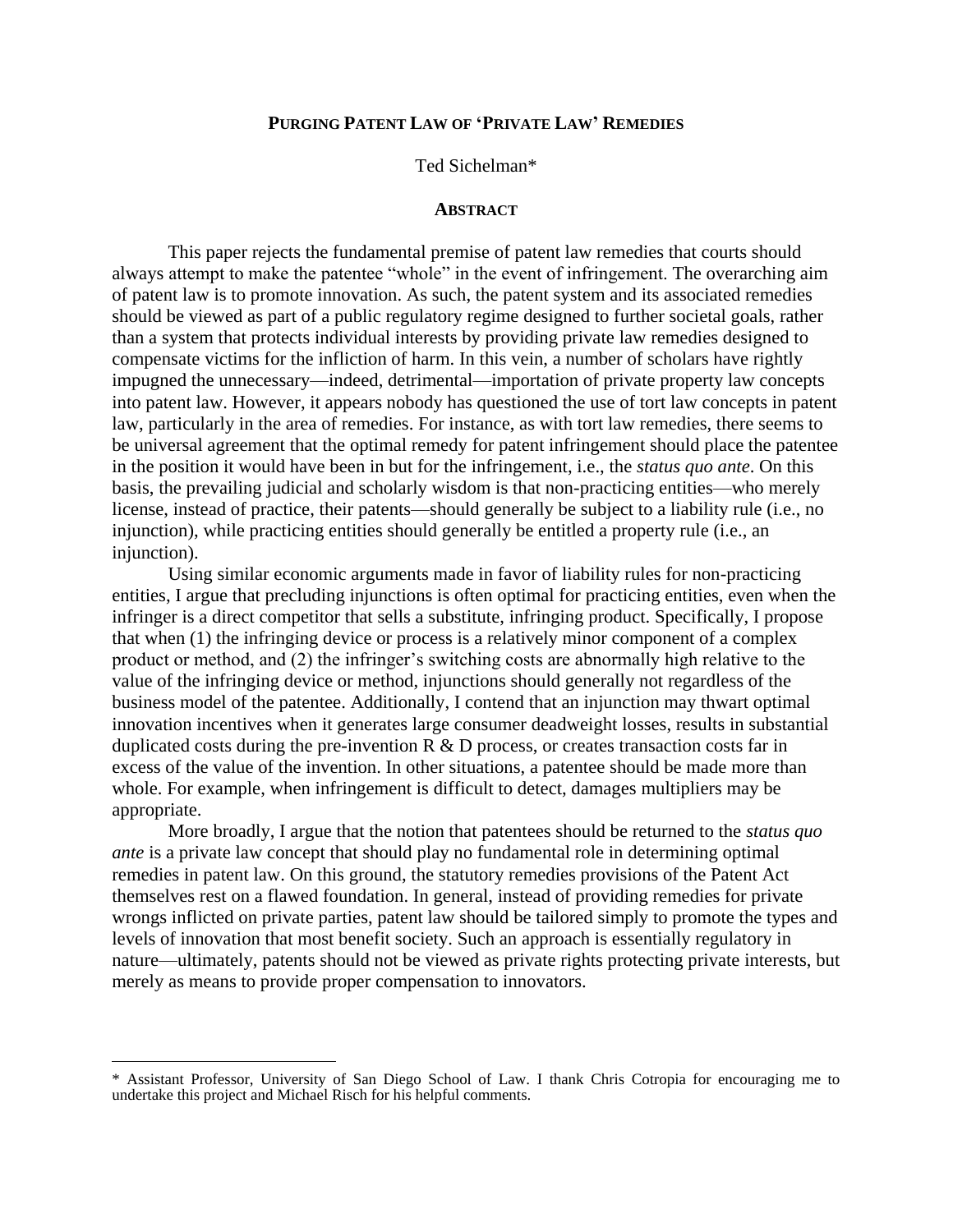#### **INTRODUCTION**

Private law—such as tort, property, and contract law—generally provides remedies for the infliction of wrongs on private individuals and entities.<sup>1</sup> For example, if a rambunctious bar patron punches you on the nose while you quietly sip a martini, you can sue the patron in tort for battery, collecting damages for at least the harm inflicted—and, in many, cases—an injunction going forward to prevent future harm.<sup>2</sup> The reason tort law would provide you these sorts of remedies is because we as a society believe the optimal state of the world is for you to go on quietly sipping your drink, free from the interference and physical damage caused by the rowdy patron. In other words, tort law generally assumes that a world free from unjustified interference into an individual's or private entity's sphere of autonomy is the ideal state of the world.<sup>3</sup> As such, it seeks to return the private actor that has been harmed to the *status quo ante*, through damages, an injunction, or both. $4$ 

<span id="page-1-0"></span>Patent law, on the other hand, is not designed to remedy private wrongs. Rather, its major aim is to promote innovation.<sup>5</sup> Yet, oddly, patent remedies mirror tort law remedies by attempting to restore the patentee to the *status quo ante*—namely, the state of the world in which

<sup>1</sup> *See generally* ERNEST JOSEPH WEINRIB, THE IDEA OF PRIVATE LAW 143 (1995); Ezra Ripley Thayer, *Public Wrong and Private Action*, 27 HARV. L. REV. 317 (1914).

<sup>2</sup> *See* DAN B. DOBBS, LAW OF REMEDIES (1993); *see also* 4 WILLIAM BLACKSTONE, COMMENTARIES 7 (1769) (arguing that private law remedies redress violations of private right "by either restoring to [the victim] his right" or providing remuneration sufficient to compensate for the violation).

<sup>3</sup> *See* Donald P. Judges, *Of Rocks and Hard Places: The Value of Risk Choice*, 42 EMORY L.J. 1, 63 (1993) ("Tort law generally seeks to protect the autonomy of plaintiffs by compensating for and deterring the forced intrusions of defendants' tortious conduct.").

<sup>&</sup>lt;sup>4</sup> See Aaron Xavier Fellmeth, *Civil and Criminal Sanctions in the Constitution and Courts*, 94 GEO. L.J. 1, 61 (2005) ("In tort law, injunctions are granted . . . when the remedy of compensatory damages will not suffice to restore the status quo ante."). *See generally* RESTATEMENT (SECOND) OF TORTS § 936 (1979) (setting forth factors for when an injunctions are appropriate).

<sup>5</sup> *See* U.S. Const., art. I, § 8, cl. 8 ("To *promote the progress* of science and useful arts . . . .") (emphasis added); Sears, Roebuck & Co. v. Stiffel Co., 376 U.S. 225, 229-31 (1964) ("Patents are not given as favors, as was the case of monopolies given by the Tudor monarchs, . . . but are meant to encourage invention by rewarding the inventor with the right . . . ."); Peter S. Menell, *Intellectual Property: General Theories*, *in* 2 ENCYCLOPEDIA OF LAW AND ECONOMICS: CIVIL LAW AND ECONOMICS 129, 130-48, 155-56 (Boudewijn Bouckaert & Gerrit De Geest eds., 2000) ("The United States Constitution expressly conditions the grant of power to Congress to create patent and copyright laws upon a utilitarian foundation.").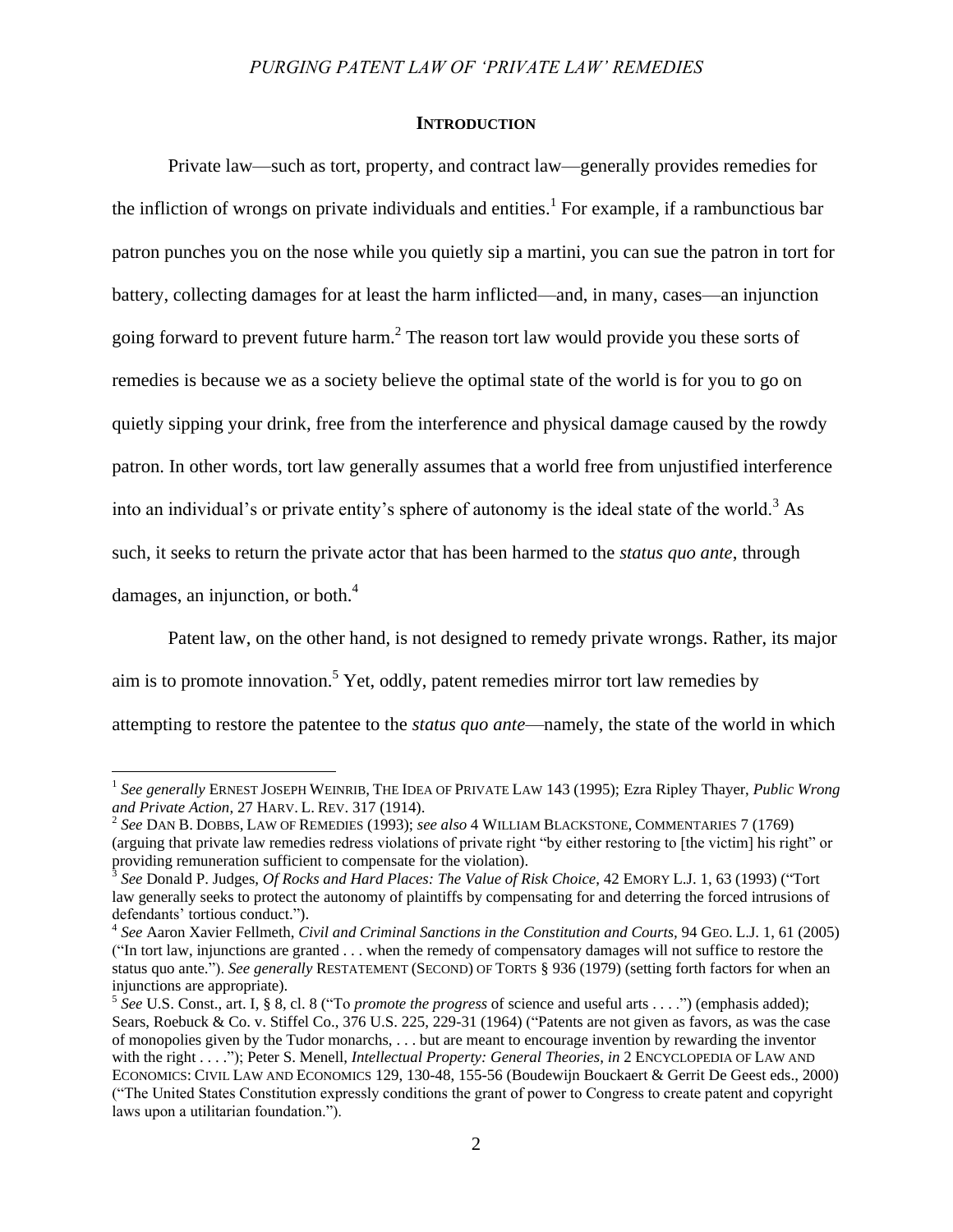<span id="page-2-0"></span>there is no infringement of the patent.<sup>6</sup> This absence of infringement occurs in two situations: (1) when third parties, including competitors, do not practice the patent; or (2) when third parties pay license fees to permissibly perform otherwise infringing acts. Historically, patent law typically provided for damages for past infringement and injunctions on a going-forward basis to restore the *status quo ante*. <sup>7</sup> Backward-looking damages compensate the patent holder either for lost profits caused by the third party's infringing activity or for forgone royalties in the event the patent holder did not practice its patent (or, in some situations, where royalties would result in greater damages than lost profits). <sup>8</sup> Forward-looking injunctions restore the patent holder to the equitable *status quo ante* at the time of patent issuance, providing the holder an absolute right backed by contempt sanctions—to prevent third parties from infringing the patent.

<span id="page-2-1"></span>In *eBay v. MercExchange*,<sup>9</sup> the Supreme Court shifted the calculus by holding that injunctions are not mandatory and should, instead, be awarded on the basis of a set of equitable factors. Importantly, in a concurrence, Justice Kennedy argued that entities that do not practice their patents (so-called "non-practicing entities" or "NPEs")—typically, by forgoing manufacturing and product sales in favor of licensing—arguably should not be awarded an injunction, because it would give them undue leverage over third parties, particularly when the

<sup>6</sup> Mark A. Lemley, *Distinguishing Lost Profits From Reasonable Royalties*, 51 WM. & MARY L. REV. 655, 674 (2009) ("Patent damages are supposed to compensate patent owners for their losses, putting them back in the world they would have inhabited but for infringement.").

<sup>&</sup>lt;sup>7</sup> See, e.g., Richardson v. Suzuki Motor Co., 868 F.2d 1226, 1247 (Fed. Cir. 1989) (reaffirming the long-standing rule of issuing injunctions to successful patentees).

<sup>8</sup> *See* Lemley, *supra* not[e 6,](#page-2-0) at 655 ("Patent damages are designed to compensate patentees for their losses, not punish accused infringers or require them to disgorge their profits."); *id.* at 657 ("Giving patentees the profits they would have made absent the infringement effectively puts them in the same position as if they had had an injunction in place all along."); 35 U.S.C. § 284 (providing for "no . . . less than a reasonable royalty for the use made of the invention by the infringer"). *See generally* ROGER D. BLAIR & THOMAS F. COTTER, INTELLECTUAL PROPERTY: ECONOMIC AND LEGAL DIMENSIONS OF RIGHTS AND REMEDIES (2005). <sup>9</sup> 547 U.S. 388 (2006).

<sup>3</sup>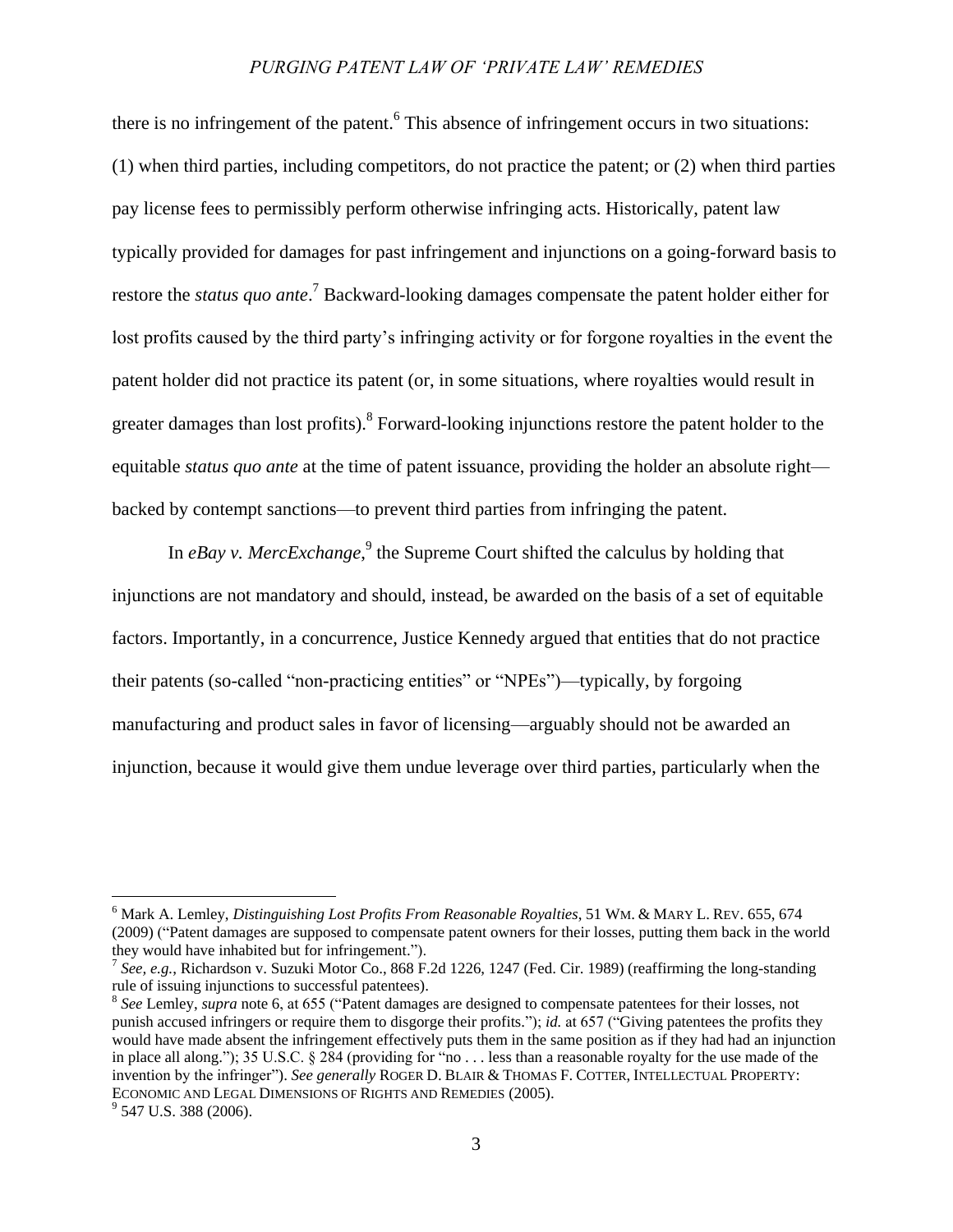patent covers a mere component of a complex product.<sup>10</sup> Implicit in Justice Kennedy's reasoning is the tort law-*status quo ante* rationale: because an NPE would by definition license its patents, a liability rule providing damages on a forward-looking basis—assuming it adequately reflected the market royalty rate—would return the NPE exactly to that state of the world that would have existed but for the infringement.<sup>11</sup> Conversely, Justice Kennedy assumed that a practicing entity would not—at least in many situations—generally license its patents, instead choosing to leverage its patents by earning supernormal profits by selling products and services in the marketplace.<sup>12</sup> Importantly, both the historical and slightly modified approach of *eBay* assume that the *status quo ante* endgame—to the extent it can be costlessly and accurately implemented by a court—is in fact the ideal remedy. In other words, the courts—and essentially the entire body of academic literature—has assumed that treating the patentee like a private right-holder entitled to private law remedies optimally promotes innovation.<sup>13</sup> This assumption is premised on the belief that "the value of a patent is . . . commensurate with the value of the market or market niche it controls."<sup>14</sup>

<span id="page-3-0"></span>I argue in this paper, however, that the traditional view is wrong in at least three contexts. First, along the lines of Justice Kennedy"s suggestion, when a patent covers an innovative component of a complex product that a third party has already implemented—and there are large switching costs in implementing a substitute for the patented component—then providing any

<sup>&</sup>lt;sup>10</sup> *See id.* at 396-97 ("When the patented invention is but a small component of the product the companies seek to produce and the threat of an injunction is employed simply for undue leverage in negotiations, legal damages may well be sufficient to compensate for the infringement and an injunction may not serve the public interest.").

<sup>&</sup>lt;sup>11</sup> *See id.* at 397 ("For [NPEs], an injunction, and the potentially serious sanctions arising from its violation, can be employed as a bargaining tool to charge exorbitant fees to companies that seek to buy licenses to practice the patent.").

<sup>&</sup>lt;sup>12</sup> *See id.* at 396 ("An industry has developed in which firms use patents not as a basis for producing and selling goods but, instead, primarily for obtaining licensing fees.").

<sup>13</sup> *See, e.g.*, Mark A. Lemley & Carl Shapiro, *Patent Holdup and Royalty Stacking*, 85 TEX. L. REV. 1991, 2036 (2006); Amy L. Landers, *Liquid Patents*, 84 DENV. U. L. REV. 199, 253 (2006) (contending that patent remedies should differ as between practicing and non-practicing entities, because each incurs different kinds of harm). <sup>14</sup> Lemley, *supra* not[e 6,](#page-2-0) at 657.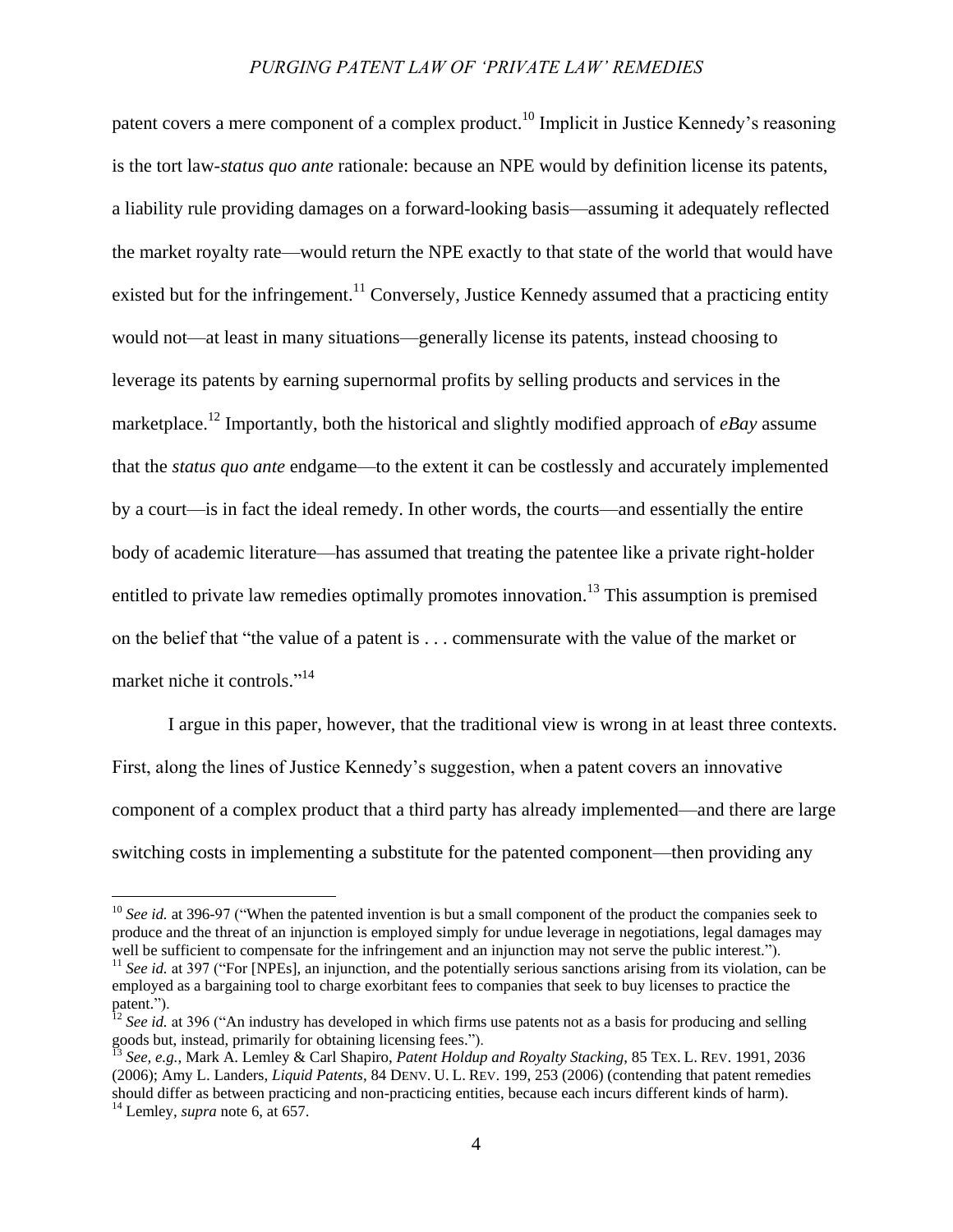patentee, practicing or not, with an injunction on a going-forward basis may yield market rewards (or settlement payments) far in excess in the value of the innovative component to society. This windfall to the patentee results in the patent system providing too great an incentive for component and incremental innovations relative to discrete, whole product innovations. Indeed, Mark Lemley and Carl Shapiro have convincingly argued as much in the context of nonpracticing entities.<sup>15</sup> Yet, because they and Justice Kennedy fall prey to the assumption that patent remedies should mirror private law remedies, they all mistakenly conclude that injunctions should still be generally available to practicing entities.<sup>16</sup> Rather, as I show below, the arguments against injunctions issuing to NPEs are often just as applicable to practicing entities.<sup>17</sup>

Second, in many contexts, the patent system provides excessive incentives to generate needed R & D and commercialization activity. For example, the costs of invention and commercialization in the software industry are far below those in the pharmaceutical industries. Yet, the duration of software and pharmaceutical patents are exactly the same (indeed, in practice, software patents last longer), and—at least in rough conceptual terms—the scope of software patents often exceeds the scope of pharmaceutical patents. If the broad scope and long duration afforded software patents is not necessary to incentivize innovation in that industry, then the rewards provided by the patent system are excessive. This creates windfalls for innovators—and, more importantly—needless consumer deadweight losses that result when (1) the patent holder enjoys the ability to price its patented goods over the competitive price; or (2) when multiple parties needlessly duplicate R  $\&$  D in "racing" for an excessive patent prize. In

<sup>15</sup> *See* Lemley & Shapiro, *supra* note [13.](#page-3-0) As an important point of clarification, Lemley would effectively treat an NPE that exclusively licenses a patent as a practicing entity, since the NPE essentially stands in the shoes of the sole practicing entity from a market perspective. *See* Lemley, *supra* note [6,](#page-2-0) at 673.

<sup>16</sup> *See infra* Part II.

<sup>17</sup> *See id.*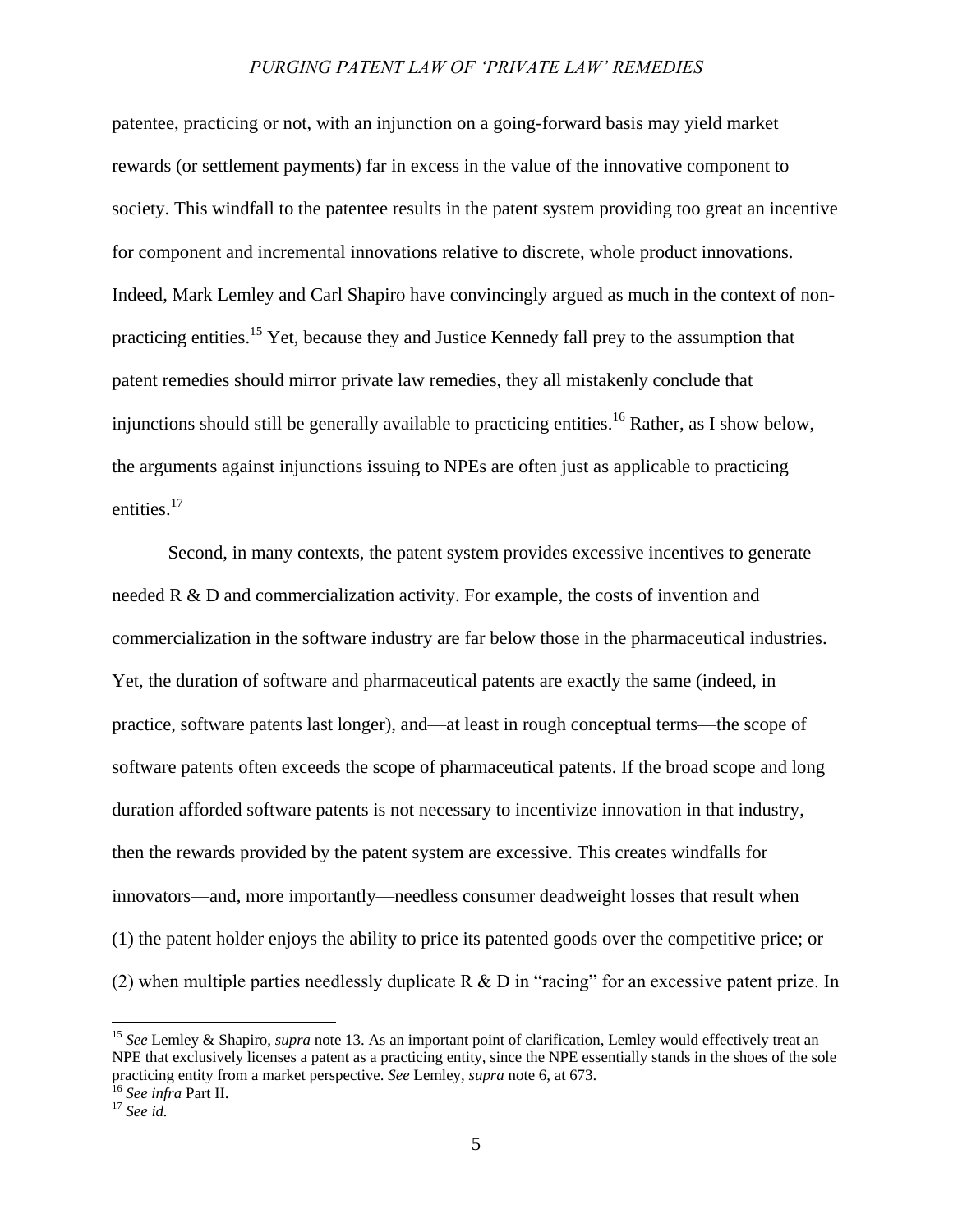<span id="page-5-1"></span><span id="page-5-0"></span>these situations, Ian Ayres and Paul Klemperer<sup>18</sup>—as well as one of my papers<sup>19</sup>—have shown that allowing for probabilistic enforcement of the patent may result in superior welfare outcomes to ironclad enforcement. As such, for many software patents, the more optimal remedy may often be a liability rule that provides damages to the patentee sufficient to induce R & D and commercialization, rather than a property rule, which results in perfect enforcement of the patent via an injunction.<sup>20</sup>

<span id="page-5-2"></span>Third, when reasonable minds differ over whether a given patent is infringed, valid, or enforceable, it may be economically efficient for third parties to forgo large transaction costs in negotiating a license, instead infringing. Like the theory of efficient breach in contract law,  $^{21}$  I argue below that efficient infringement occurs when the transaction costs of negotiation dwarf the value of the innovation-at-issue, which can occur when there is large uncertainty in the underlying patent rights or simply when the economic value of the innovation is fairly minimal.<sup>22</sup> In these situations, it may be more optimal to preclude injunctions.

On the other hand, I also assert that while full compensatory damages may be excessive in the three situations described above, there are at least two other situations in which the patentee may need *more than* compensatory damages to generate optimal innovation incentives. First, if detection of infringement is difficult, damages should be enhanced to compensate for undetected infringement—activity for which the accused infringer reaps profit but pays no

<sup>18</sup> Ian Ayres & Paul Klemperer, *Limiting Patentees' Market Power Without Reducing Innovation Incentives: The Perverse Benefits of Uncertainty and Non-Injunctive Remedies*, 97 MICH. L. REV. 985, 993 (1999).

<sup>19</sup> Ted Sichelman, *Quantum Game Theory and Coordination in Intellectual Property* (working paper), *available at* http://ssrn.com/abstract=1656625.

<sup>&</sup>lt;sup>20</sup> As noted earlier, removing the presumption of returning patentees to the *status quo ante* will often imply that the optimal level of damages is less than full compensation for any "losses" caused by the infringement. *See id.*; Ayres & Klemperer, *supra* note [18,](#page-5-0) at 1029-30 (suggesting a "partial" damages regime to reduce consumer deadweight losses).

<sup>21</sup> *See* Ian R. Macneil, *Efficient Breach of Contract: Circles in the Sky*, 68 VA. L. REV. 947, 950-53 (1982) (positing that "efficient breach" is efficient when the transaction costs of renegotiating the contract outweigh the transaction costs from breach).

<sup>22</sup> *See infra* Part II.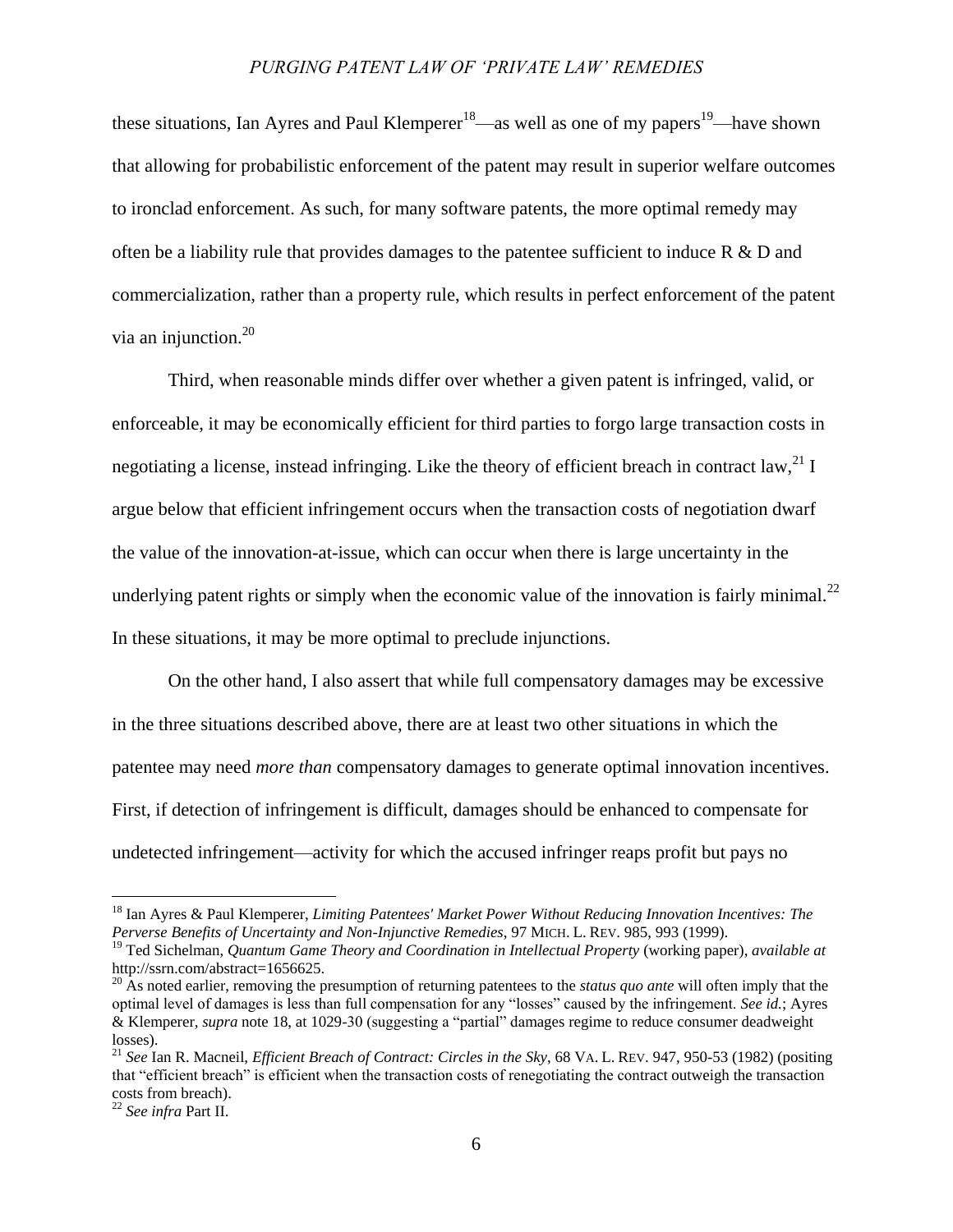<span id="page-6-1"></span>reward to the patentee.<sup>23</sup> This condition should apply regardless of whether the infringer was "willful," unless the willfulness somehow increases the odds of non-detection. Second, if the private value of an innovation to a single patentee is insufficient to generate optimal social incentives to invest in  $R \& D$  and commercialization, then the patentee will need more reward than mere compensatory damages. $^{24}$ 

<span id="page-6-2"></span>In sum, this paper contends that the implicit assumption of courts and scholars that private law remedies are optimal for patent law is incorrect in many situations. I argue as much as follows. In Part I, I describe the aims of patent law, showing that there is nearly universal agreement that the patent system"s primary goal is to promote innovation, rather than to vindicate individual, private rights. In so doing, I draw upon scholarly work criticizing patent doctrine for over-incorporating contract and private property law concepts, but argue that this line of scholarship is incomplete for failing to critique the incorporation of tort law principles into patent law.<sup>25</sup> In Part II, I explain in more detail why existing models of patent law remedies are deficient. In particular, contrary to the prevailing wisdom, I show that injunctions and full compensatory may not be optimal for non-practicing and practicing entities alike for (1) patents covering components of complex products; (2) industries in which the costs and risks of innovation are relatively low; and (3) when transaction costs in bargaining are far greater than the value of the innovation at issue. Additionally, I argue that awarding more than compensatory

<span id="page-6-0"></span><sup>23</sup> *See* Michael Abramowicz, *A Unified Economic Theory of Noninfringement Opinions*, 14 FED. CIRCUIT B.J. 241, 254-55 (2004) ("If infringers pay full damages, their conduct will be optimized, so if patentees will enforce their rights only some of the time, enhanced damages are appropriate, with the enhanced damages multiplier equal to the inverse of the probability of detection."); Roger D. Blair & Thomas F. Cotter, *An Economic Analysis of Damages Rules in Intellectual Property Law*, 39 WM. & MARY L. REV. 1585, 1591 (1998) (remarking that damage multipliers may be necessary to compensate for low detection levels).

<sup>24</sup> *Cf.* Steven Shavell & Tanguy van Ypersele, *Rewards Versus Intellectual Property Rights*, 44 J.L. & ECON. 525, 529 (2001) ("[I]ncentives to invest in research are inadequate because monopoly profits are less than the social surplus created by an innovation.").

<sup>25</sup> *See, e.g.*, Mark A. Lemley, *Property, Intellectual Property, and Free Riding*, 83 TEX. L. REV. 1031 (2005) (arguing that intellectual property should not be viewed through the lens of real property law, but overlooking similar problems in classifying intellectual property infringement as a species of tort).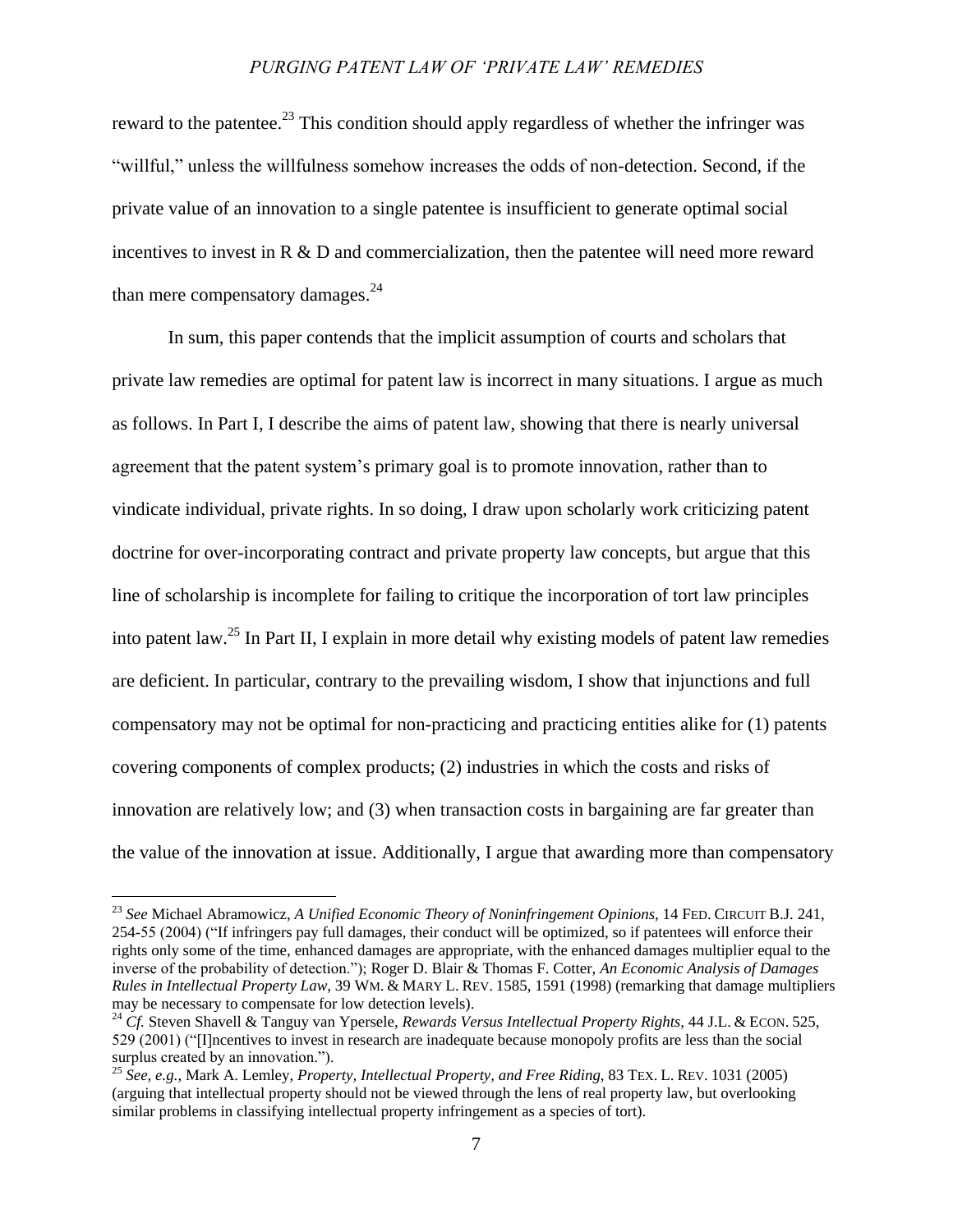damages, even in the absence of willful infringement, may be optimal when infringement is difficult to detect or when the private returns from innovation fall far below the level needed to generate optimal social returns. In so doing, I address the issue of whether courts are sufficiently competent to impose forward-looking damages in place of injunctions.

Part III begins by contending that the previous analysis implies that structure of remedies in the current Patent Act is fundamentally flawed. More generally, I conclude by arguing that the notion that patentees should be returned to the *status quo ante* is a private law concept that should play no fundamental role in determining optimal remedies in patent law. Instead of providing remedies for private wrongs inflicted on private parties, patent law should be tailored simply to promote the types and levels of innovation that most benefit society. In this regard, drawing on the work of Shubha Ghosh, I briefly propose a conceptual model that properly views patent law as a public regulatory mechanism, rather than a system of private law rights, duties, and remedies.

# I. THE AIM OF PATENT LAW IS INNOVATION, NOT PROTECTING PRIVATE HARMS

In the United States, the goal of patent law is to promote technological innovation. In this regard, the Supreme Court has roundly rejected the natural rights notion that patents are a species of personal right designed to protect an inventor"s interest in liberty, security, or personhood. As the Court explained at length in *Motion Picture Patents* (1917): 26

Since *Pennock v. Dialogue* was decided in 1829, this court has consistently held that the primary purpose of our patent laws is not the creation of private fortunes for the owners of patents, but is "to promote the progress of science and the useful arts" (Constitution, art. 1, § 8)—an object and purpose authoritatively expressed by Mr. Justice Story, in that decision, saying:

 $^{26}$  Motion Picture Patents Co. v. Universal Film Mfg. Co., 243 U.S. 502 (1917).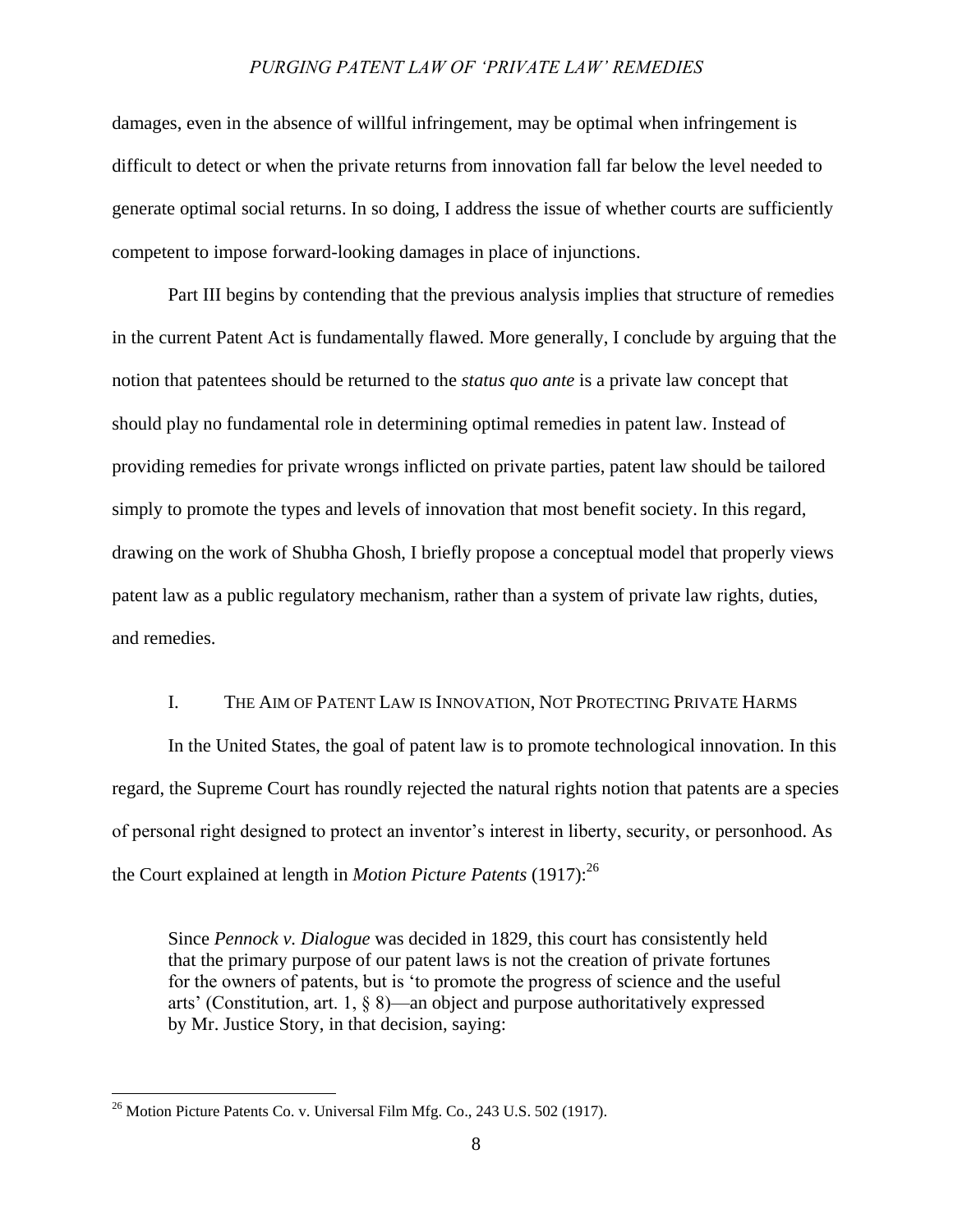While one great object [of our patent laws] was, by holding out a reasonable reward to inventors and giving them an exclusive right to their inventions for a limited period, to stimulate the efforts of genius, the main object was "to promote the progress of science and useful arts."

Thirty years later this court, returning to the subject, in *Kendall v. Winsor*, again pointedly and significantly says:

It is undeniably true, that the limited and temporary monopoly granted to inventors was never designed for their exclusive profit or advantage; the benefit to the public or community at large was another and doubtless the primary object in granting and securing that monopoly.

This court has never modified this statement of the relative importance of the public and private interests involved in every grant of a patent  $\dots$ <sup>27</sup>

Nor has the Court wavered from this position since *Motion Picture Patents* was decided.<sup>28</sup>

<span id="page-8-0"></span>Moreover, scholars generally agree—not just doctrinally, but also as a policy matter—

that the foundation of the patent laws should be utilitarian.<sup>29</sup> This prevailing view draws upon

Thomas Jefferson"s apt philosophy, which in the Supreme Court"s words in *Graham v. John* 

*Deere* (1966), posited that "[t]he patent monopoly was not designed to secure the inventor his

natural right in his discoveries. Rather, it was a reward, and inducement, to bring forth new

knowledge."<sup>30</sup> Because the patent system rests on a utilitarian basis, as the Court explained in

*Kendall v. Winsor* (1859), any *private* benefit that an inventor receives from a patent is merely a

means to an end of providing a benefit "to the public or community at large."<sup>31</sup> As such, any

<sup>&</sup>lt;sup>27</sup> *Id.* at 506 (citations omitted).

<sup>28</sup> *See* Quanta Computer, Inc. v. LG Electronics, Inc., 553 U.S. 617, 626 (2008); Aronson v. Quick Point Pencil Co. 440 U.S. 257, 262-63 (1979); Kewanee Oil Co. v. Bicron Corp., 416 U.S. 470, 480-81 (1974); Mazer v. Stein, 347 U.S. 201, 219 (1954); Mercoid Corp. v. Mid-Continent Inv. Co., 320 U.S. 661, 664-65 (1944).

<sup>29</sup> *See* Alan Devlin & Neel Sukhatme, *Self-Realizing Inventions and the Utilitarian Foundations of Patent Law*, 51 WM. & MARY L. REV. 897, 901 (2009) ("Almost all commentators and judges agree that utilitarian considerations enjoy hegemonic status in patent jurisprudence, such that the purpose of the patent system is to induce the creation and commercialization of technology that otherwise could be easily appropriated.").

<sup>30</sup> Graham v. John Deere Co. of Kansas City, 383 U.S. 1, 9 (1966); *see also* Devlin & Sukhatme, *supra* note [29,](#page-8-0) at 901.

<sup>31</sup> 62 U.S. at 327-28.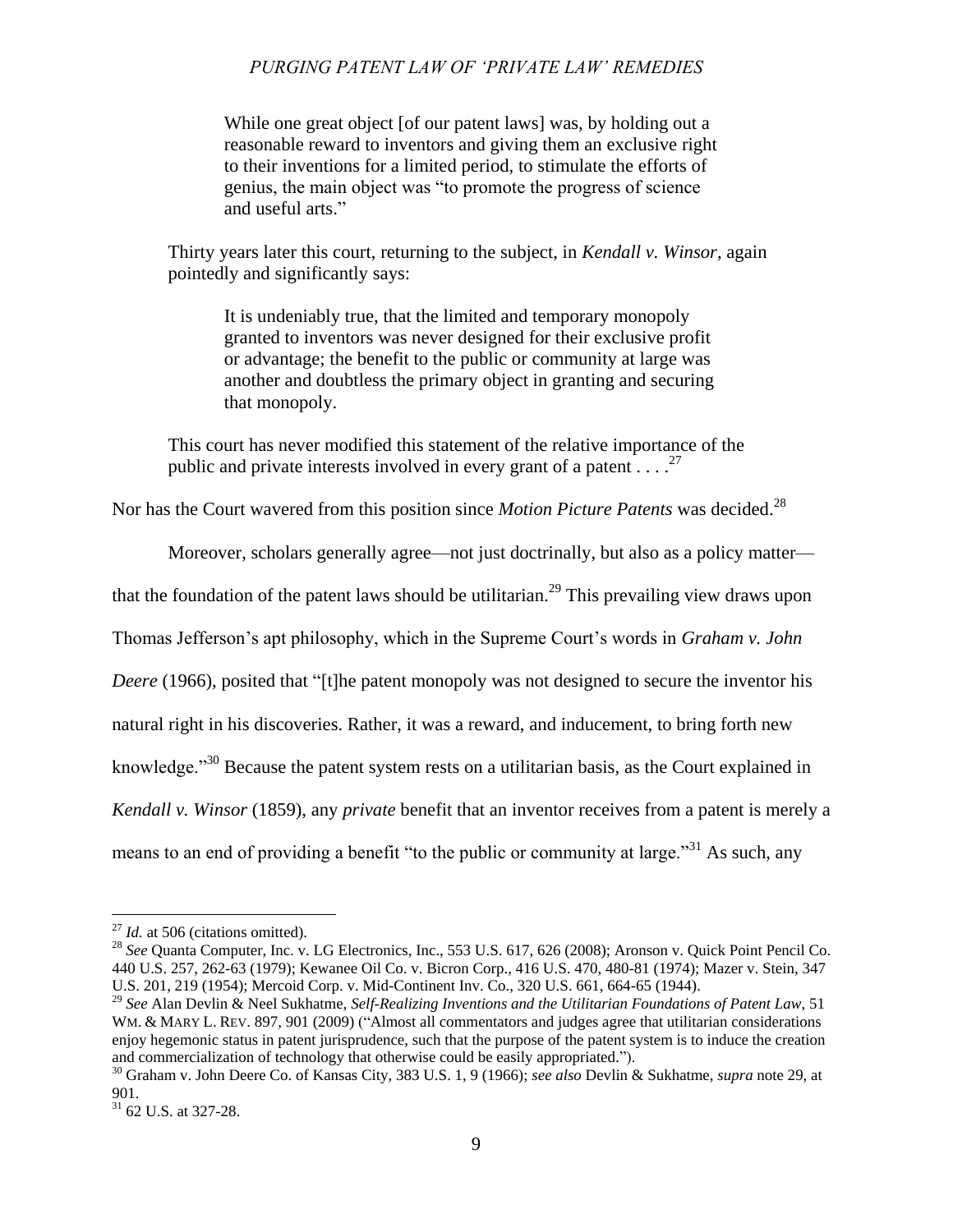form of private law right afforded to the patentee is purely incidental to the aim of patent law in promoting innovation. By implication, the vindication of patent law rights via licensing or litigation is not meant to remedy a wrong inflicted on the inventor.

Thus, patent law rights stand in stark contrast to traditional private law rights, such as those that sound in real property, contract, or tort. The vindication of these kinds of rights do protect *individual* interests, and these rights grow out of a common law tradition not so much concerned with utilitarian values, but instead personal autonomy and liberty. So when a trespasser invades an owner"s land, the owner—to the extent he has Blackstonian property rights that afford him "sole and despotic dominion" over his land  $32$ —is entitled to exclude the trespasser under all circumstances in order to vindicate his *individual* ownership interests. Any sort of exception to this rule—for instance, in the event the trespasser crosses onto the owner's land in order to avoid death—is a narrow gloss to the individualistic nature of the underlying right.

Unlike typical private law rights, intellectual property law simply uses these kinds of rights—and the remedies associated with them—as a mechanism to encourage optimal *social* levels of innovation. In a sense, the patent holder is merely a private attorney general, paid via the enforcement of his right as a reward for benefitting the public. And this view is not law-andeconomics revisionist history of patent law. Rather, from the beginning, patent law in the United States has rested on a utilitarian foundation. As many scholars have rightly recognized, instead of conferring private rights on inventors, a prize system—whereby inventors are merely paid by the State or some private entity for their endeavors—could, at least in theory, function equally well

<sup>32</sup> 2 WILLIAM BLACKSTONE, COMMENTARIES \*2; *see also* OLIVER WENDELL HOLMES, JR., THE COMMON LAW 246 (1881) ("The owner is allowed to exclude all, and is accountable to no one.").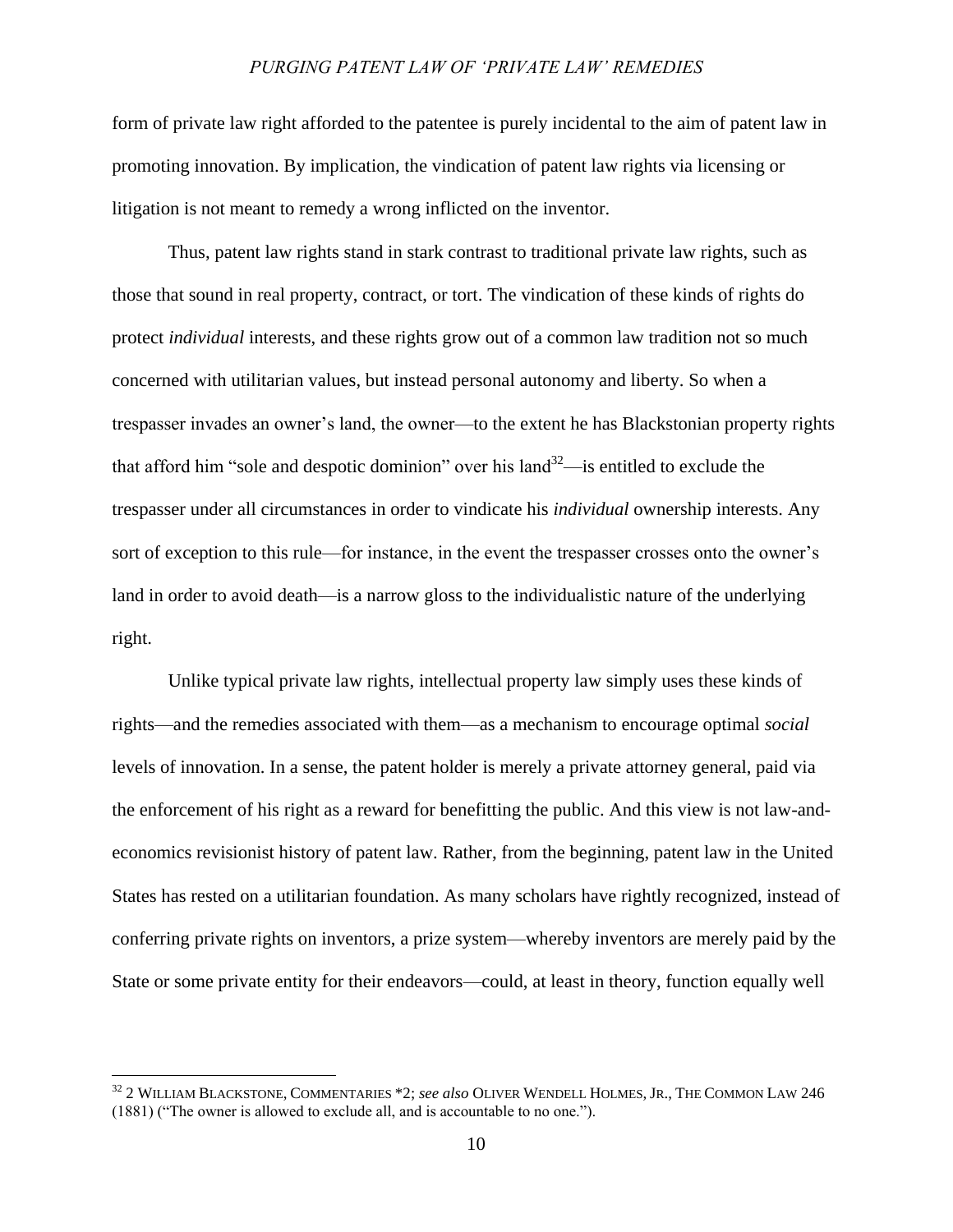to promote innovation.<sup>33</sup> It is merely for economic reasons, as I explain below, that society decided that conferring private rights via patents was—at least in most situations—more optimal than a prize, patronage, or other means to encourage innovation.

<span id="page-10-0"></span>Oddly, judges and scholars came to view the means as the ends. Thus, patents are not simply are mechanism the State uses to induce innovation, but a "contract between the inventor and the public," affording private rights and remedies to the inventor-contractee.<sup>34</sup> Similarly, instead of viewing patents as property-like rights used by inventors to collect payment from society as inducement for their innovative efforts, patents are at root property rights.<sup>35</sup> And, last, patent infringement is not merely a mode of cataloguing which third parties should provide the funds to the inventor, but a species of common law tort.<sup>36</sup> Judge Frank Easterbrook encapsulates this sentiment when he writes, "Patents give a right to exclude, just as the law of trespass does with real property."<sup>37</sup>

This reification of a patent right as fundamentally a private law right, with all its attendant remedies, is not only conceptually flawed, but leads to pernicious outcomes. Several scholars have recognized as much for the contract and real property law models of patents. Shubha Ghosh has challenged the soundness of treating patents as contracts with the State. In particularly, he argues that the "patent law consists of more than a bargain between the inventor and the state; it includes other parties, such as consumers of the invention, follow-on inventors,

<sup>33</sup> *See, e.g.*, Michael Abramowicz, *Perfecting Patent Prizes*, 56 VAND. L. REV. 115 (2003).

<sup>&</sup>lt;sup>34</sup> Davis Airfoils v. U.S., 124 F. Supp. 350, 352 (Ct. Cl. 1954) ("A patent is a contract between the inventor and the public, the terms of whch are formulated by the United States Patent Office. The inventor in such a contract gives as a consideration to the public a new and useful art, machine or composition of matter, and, in return, the public gives as a consideration to the inventor a monopoly expressed by the claims of the patent of a period limited by statute to 17 years, after which such monopoly expires and becomes dedicated to the public."); *see also* Shubha Ghosh, *Patents and the Regulatory State: Rethinking the Patent Bargain Metaphor After Eldred*, 19 BERKELEY TECH. L.J. 1315, 1316 (2004) ("Patents are commonly understood as a hypothetical contract between the inventor and the government resulting in a quid pro quo of innovation for exclusivity.").

<sup>35</sup> *See* Adam Mossoff, *Exclusion and Exclusive Use in Patent Law*, 22 HARV. J.L. & TECH. 321 (2009) (tracing the historical lineage and modern relationship between patents and real property).

 $36$  Mars, Inc. v. Coin Acceptors, Inc., 527 F.3d 1359, 1365 (Fed. Cir. 2008) ("Patent infringement is a tort.").

<sup>37</sup> Frank H. Easterbrook, *Intellectual Property Is Still Property*, 13 HARV. J.L. & PUB. POL"<sup>Y</sup> 108, 109 (1990).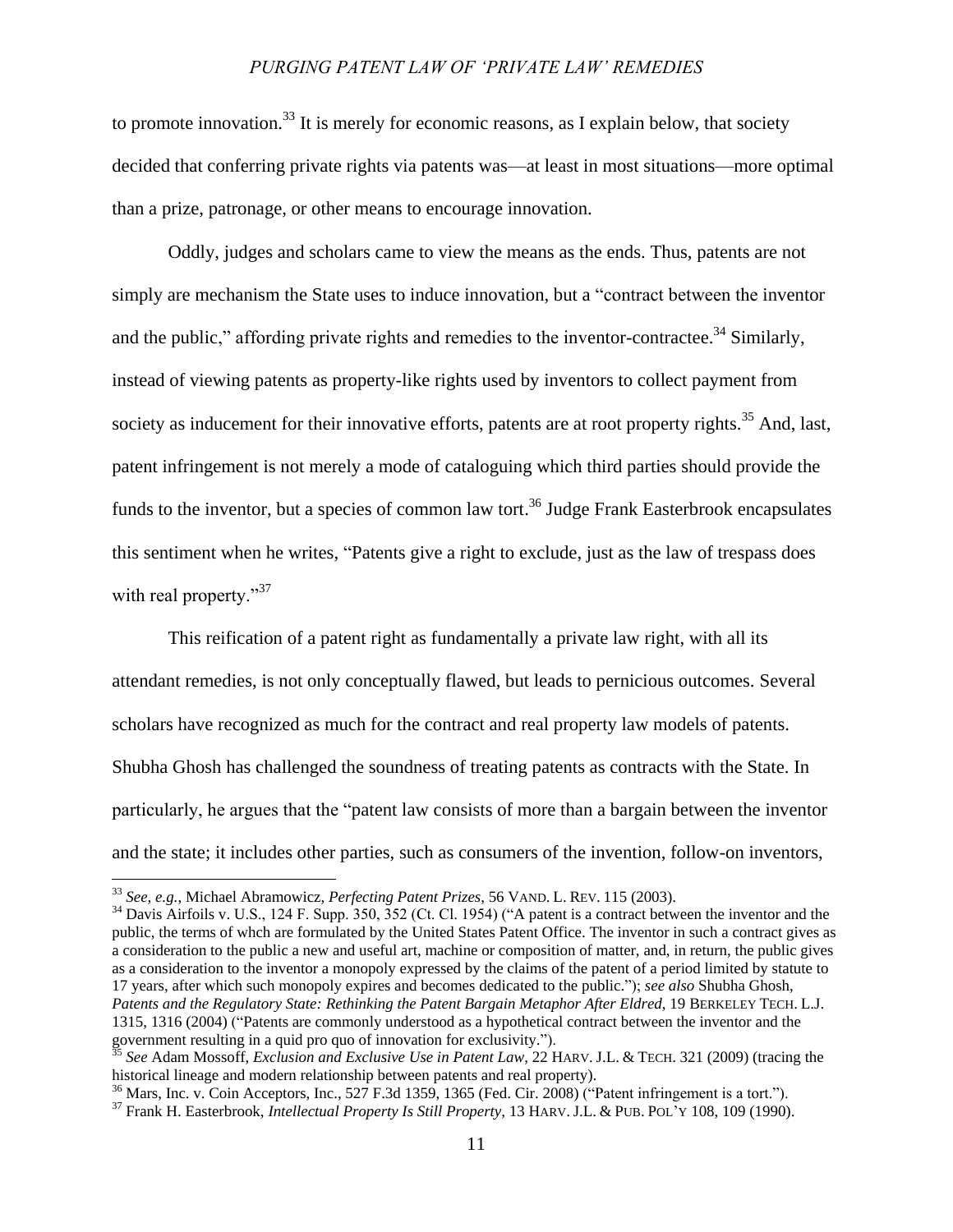students of the knowledge created by the innovation, and disseminators of the invention through market and non-market processes."<sup>38</sup> Mark Lemley has convincingly dismissed patent law's reliance on real property, particularly the notion that patent holders should be able to exclude infringers at-will through injunctive relief.<sup>39</sup>

Despite critiques such as Ghosh"s and Lemley"s, scholars have not recognized—at least in any systematic fashion—that classifying infringement as a common law tort is just as problematic as viewing patents as private contracts or a form of real property. Indeed, courts and scholars have promoted infringement as a form of tort. For example, in *Dowagiac Mfg. Co. v. Minnesota Moline Plow Co.* (1915), the Supreme Court remarked that "[a]s the exclusive right conferred by the patent was property, and the infringement was a tortious taking of a part of that property, the normal measure of damages was the value of what was taken."<sup>40</sup> Chris Newman, for instance, conceives of patent infringement as a tort-based "nuisance".<sup>41</sup>

Yet, as I argue in more detail in Part II, the problem with viewing patent infringement as a tort is that the private law remedies usually associated with tort law—injunctions and compensatory damages—are not always sensible for optimally encouraging innovation. Rather, I show that in many situations, denying injunctions—even to practicing patentees—and limiting damages to levels below that needed for full compensation may better promote the utilitarian aims of patent law. Akin to Lemley"s critique of the view that a patent is a form of real property that should allow its owner to internalize the full social value of the invention, my critique argues that a patent should not necessarily allow its owner to collect the full value of the damages inflicted by an infringer.

<sup>38</sup> Ghosh, *supra* note [34,](#page-10-0) at 1339.

<sup>39</sup> *See* Lemley, *supra* note [25,](#page-6-0) at 1046-65.

<sup>40</sup> 235 U.S. 641, 648-49.

<sup>41</sup> Christopher M. Newman, *Infringement as Nuisance*, 59 CATH. U. L. REV. 61, 67-68 (2009).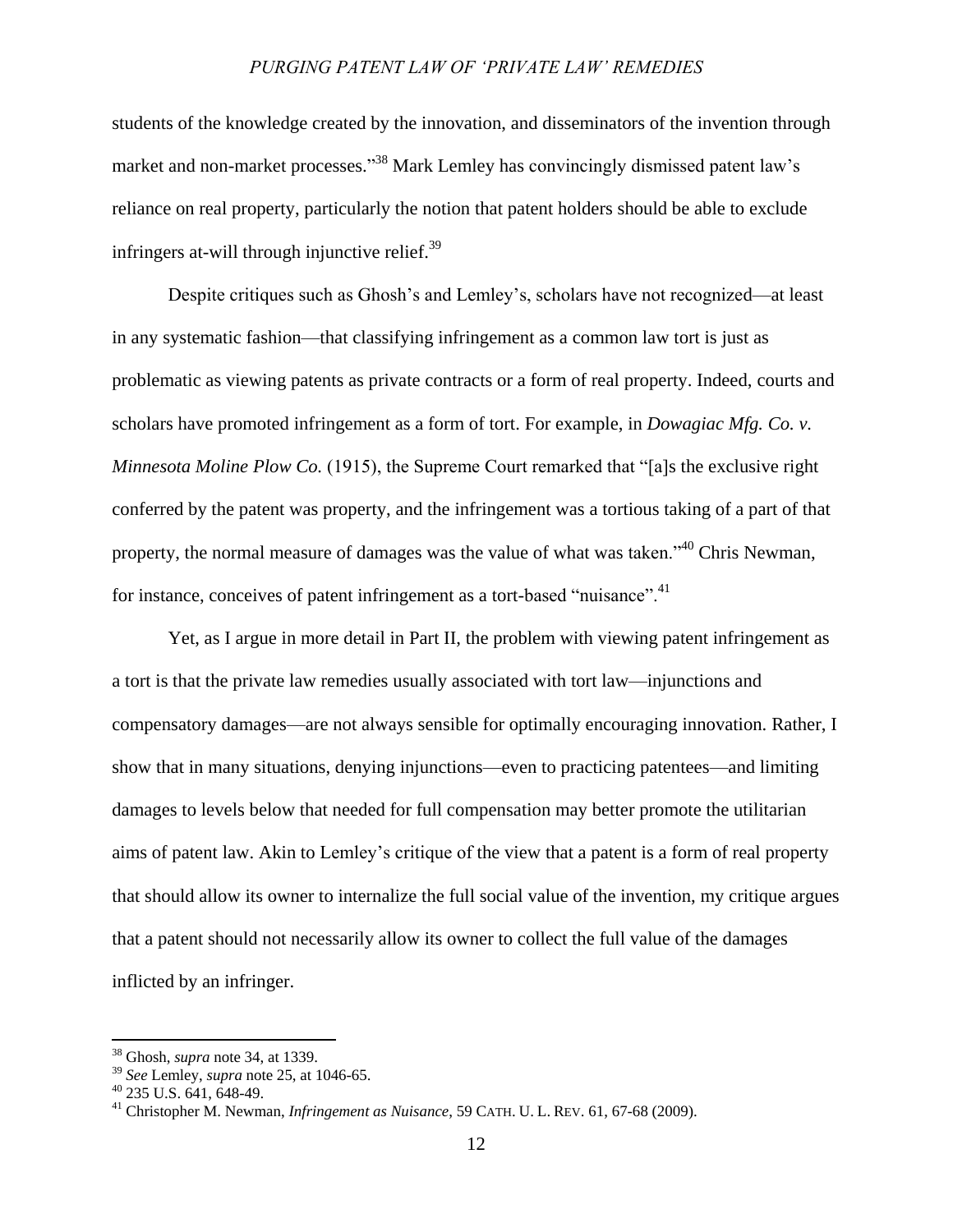#### II. RECONFIGURING PATENT LAW REMEDIES TO PROMOTE INNOVATION

The standard approach to patent law remedies has followed the dominant view that patent law is a form of private law. Thus, a patentee's "right to exclude" has historically been treated by courts as akin to a landowner"s right to keep out trespassers, leading courts to grant injunctive relief as a matter of course to prevent ongoing infringement. Related, like an injured party in tort, Congress has legislated, and courts have held, that patentees are entitled to be "made whole" for any past infringement, with damages compensating them for the full extent of the "harm" inflicted upon them by an infringer.<sup>42</sup> Thus, manufacturing patentees are entitled under current law to a full measure of "lost profits" and licensing patentees to "reasonable royalties" to compensate them as they would have been paid in a market scenario in which the patent was not infringed or licensed at market rates.<sup>43</sup>

In the past decade, there has been assault on treating a patent as a form of absolute property entitling its holder to injunctive relief. In large part, this reaction was driven by the rise of non-practicing entities (NPEs), particularly the proliferation of lawsuits filed by them on patents perceived to be "weak" in the sense that they were likely to be held not infringed, invalid, or unenforceable, but which lead relatively large nuisance-value settlements given the high costs and risks of litigation. Commentators reasoned that if NPEs only licensed their patents in the marketplace—since, by definition they did not manufacture and sell products—then returning them to the *status quo ante* via a patent remedy need only compensate them for lost royalties. Thus, the standard remedy of providing injunctive relief to prevent ongoing infringement to

<sup>42</sup> *See* John W. Schlicher, *Measuring Patent Damages by the Market Value of Inventions: The* Grain Processing, Rite-Hite, *and* Aro *Rules*, 82 J. PAT. & TRADEMARK OFF. SOC"Y 503, 503 (2000).

<sup>43</sup> *See* Aro Mfg. Co. v. Convertible Top Replacement Co., 377 U.S. 476, 507 (1964) ("[T]hat question [is] primarily: had the Infringer not infringed, what would Patent Holder-Licensee have made?"); Yale Lock Mfg. Co. v. Sargent, 117 U.S. 536, 552 (1886) (stating that a patentee's damages are "the difference between his pecuniary condition after the infringement, and what his condition would have been if the infringement had not occurred").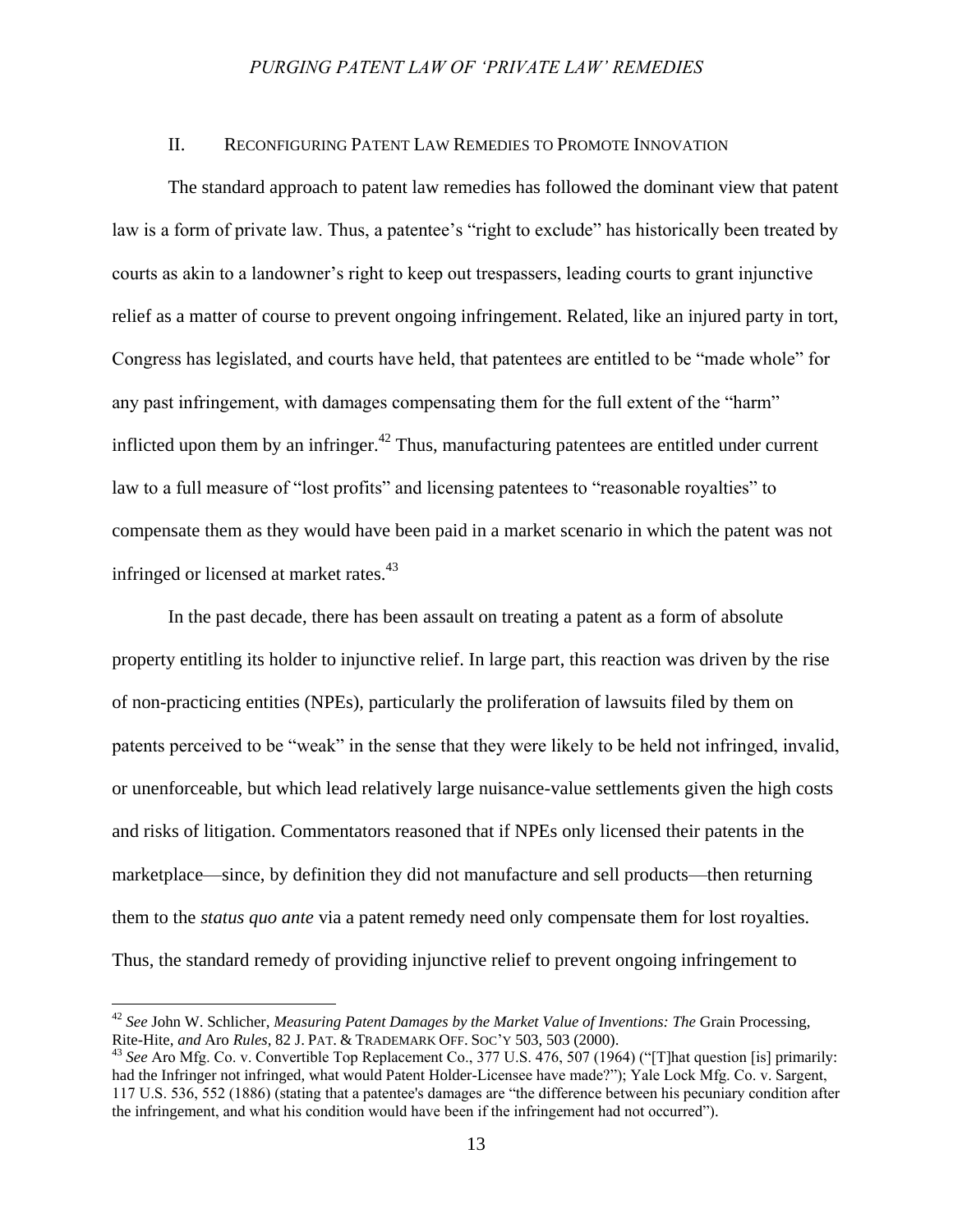NPEs was not necessary to fulfill the private law vision of patent remedies as "making the patentee whole." On this ground, Justice Kennedy concurred in *eBay v. MercExchange* to argue that NPEs should typically not be entitled to injunctive relief.

This widely followed concurrence has led to a substantial reduction in the grant of injunctive relief to NPEs. Yet, as I argued earlier, Justice Kennedy relies on the faulty assumption that make-whole private law remedies optimally promote innovative activity. As I explain in more detail in this Part, in many situations, make-whole remedies may impede efficient levels of innovation. For instance, when a patent covers merely a component of a larger product and the infringer"s switching costs are high, not only NPEs *but also manufacturing entities* should regularly be denied injunctive relief. Thus, in order to fully excise the private law specter from patent law remedies, it is not only necessary to remove real property concepts, but also tort concepts, from the doctrinal mix.

In this Part, I begin by recounting the traditional model of patent law remedies. Next, I describe the recent attack on this model for incorporating contract and real property notions. Finally, I argue that in order to complete the attack, it is necessary to counter the patent law"s reliance on common law tort.

# *A. The Standard Model of Patent Law Remedies*

 $\overline{a}$ 

The usual theory explaining why inventors or their employers seek patents assumes that patentees generate greater-than-average profits on their patented products by preventing others from making, using, and selling those products.<sup>44</sup> According to this theory, society benefits because these supernormal returns compensate for a market defect—namely, that the copying

<sup>44</sup> More specifically, patents can also cover methods, processes, and services. *See* 35 U.S.C. § 101 (2000). The reference to "products" in the text is illustrative.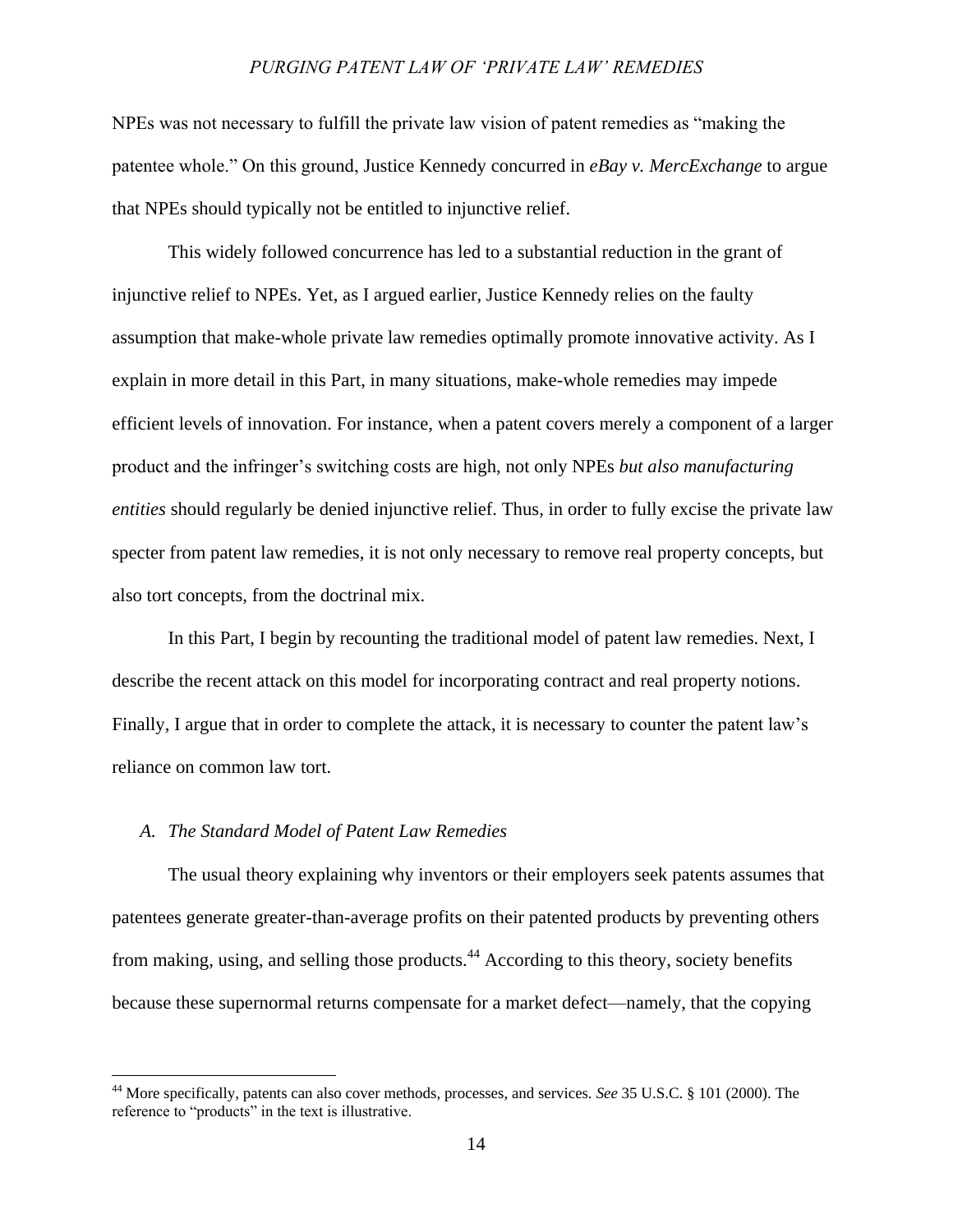and selling of innovative products by others can often be achieved cheaply and quickly,<sup>45</sup> which can sub-optimally thwart innovation. Introducing patents and attendant liability for infringement makes copying costly. Thus, the exclusionary rights afforded by patents promote a more optimal level of innovation by providing incentives to innovators to invent, market, and sell innovative products, as well as to disclose the knowledge underlying those innovations in the form of published patent documents. Importantly, "[t]his traditional conception requires exclusivity; the value of a patent is accordingly commensurate with the value of the market or market niche it controls." 46

Taking the traditional account of patent law on its face, the standard view holds that patent damages should return the patentee to the hypothetical state of affairs that would have existed but for the infringement.<sup>47</sup> For infringement prior to suit, of course, the only possible remedy is some form of monetary payment sufficient to "compensate patentees for their losses."<sup>48</sup> Pre-suit damages divide into two camps: lost profits and reasonable royalties.<sup>49</sup> Lost profits are available to manufacturing patent holders who would have made sales—and associated profits—but for the infringement.<sup>50</sup> When the patentee does not practice its patent, or lost profits cannot be proved, reasonable royalties are provided.<sup>51</sup> For post-suit damages,

 $\overline{a}$ 

<sup>50</sup> *See* Panduit Corp. v. Stahlin Bros. Fibre Works Inc., 575 F.2d 1152, 1156-57 (6th Cir. 1978) (Markey, J.).

<sup>45</sup> *See* Kenneth J. Arrow, *Economic Welfare and the Allocation of Resources for Invention*, *reprinted in* THE RATE AND DIRECTION OF INVENTIVE ACTIVITIES: ECONOMIC AND SOCIAL FACTORS 609 (Richard R. Nelson ed., 1962). <sup>46</sup> Lemley, *supra* not[e 6,](#page-2-0) at 657.

<sup>47</sup> *Id.* at 655-56; BLAIR & COTTER, *supra* note [8.](#page-2-1)

<sup>48</sup> *See* Lemley, *supra* note [6,](#page-2-0) at 655 (citing Pall Corp. v. Micron Separations, Inc., 66 F.3d 1211, 1223 (Fed. Cir. 1995)); *see also* 35 U.S.C. § 284 ("the court shall award the claimant damages adequate to compensate for the infringement"). In this regard, patent damages are not designed to require infringers "to disgorge their profits" or to "punish accused infringers," other than in the event of willful infringement. Lemley, *supra* note [6,](#page-2-0) at 655. <sup>49</sup> *See* 35 U.S.C. § 284; Lemley, *supra* not[e 6.](#page-2-0)

<sup>&</sup>lt;sup>51</sup> See id. at 1157 ("When actual damages, e.g., lost profits, cannot be proved, the patent owner is entitled to a reasonable royalty."); *see also* Lemley, *supra* note [6,](#page-2-0) at 671 ("Patentees whose harm is based on a loss of market exclusivity-those who reasonably could have expected to make additional sales, or sales at a higher price, absent infringement-should be entitled to lost profits damages. Patentees whose harm is lost licensing revenue, but who could not plausibly claim to have lost sales as a result of the infringement, should be entitled to reasonable royalties .  $\ldots$ .").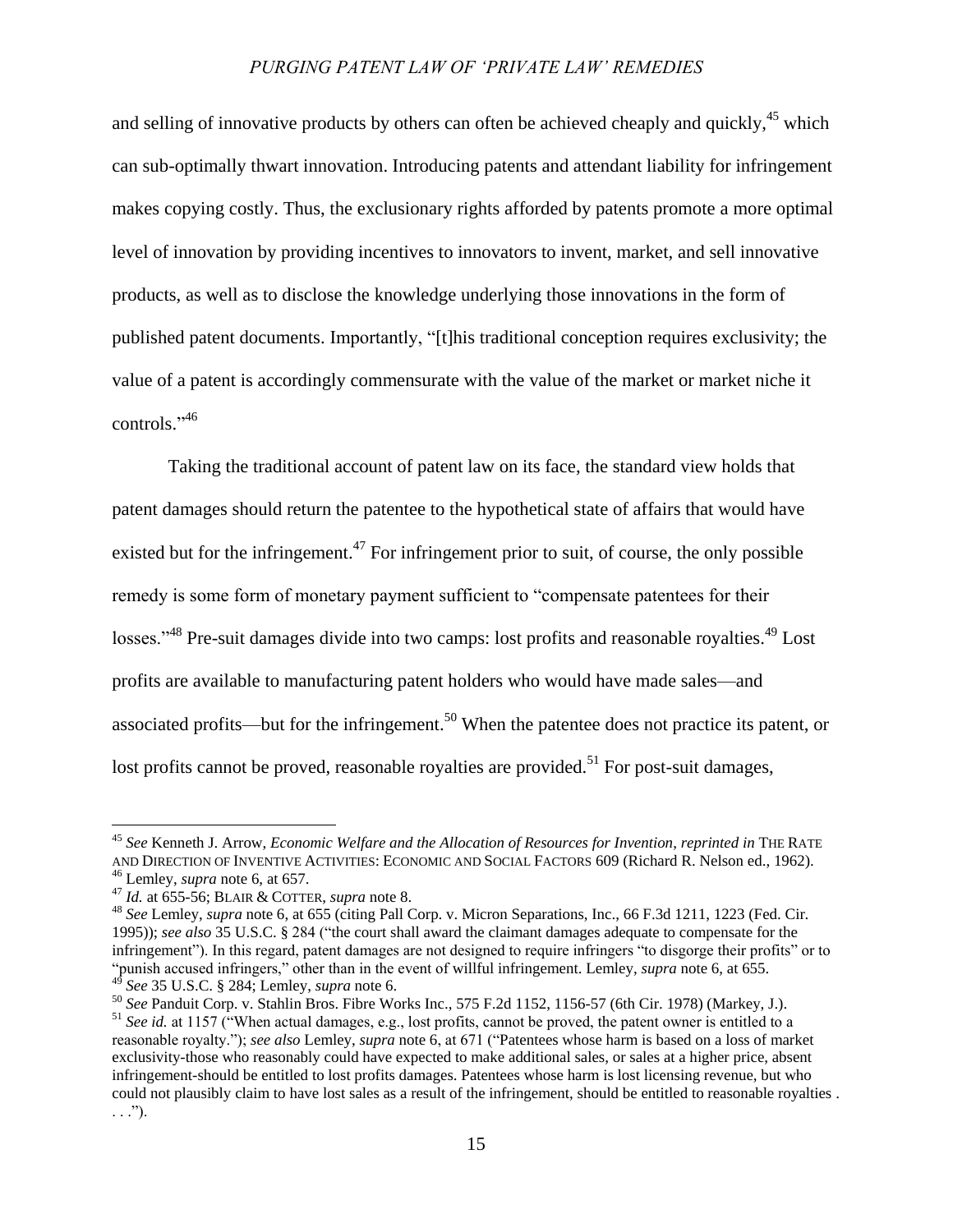historically, the standard remedy was to provide an injunction to the patent holder to prevent further infringement.<sup>52</sup> Although non-practicing entities licensed their inventions in the marketplace, if at all, they did so under the threat of an injunction. Thus, despite its circularity, on the standard view, providing non-practicing entities with injunctive relief would return them to the very position that existed in the market prior to any licensing of rights to others.

# *B. Removing Real Property: A Partially Revised Model of Patent Law Remedies*

With the rise in suits from non-practicing entities (NPEs) in the early 2000s, the standard model of patent remedies was impugned by scholars as too often providing windfalls to patentees that typically performed no R & D, and certainly did nothing to commercialize their patents.<sup>53</sup> In a widely cited article, *Property, Intellectual Property, and Free Riding*, Mark Lemley derided the real property foundation implicit in patent law's exclusion principle.<sup>54</sup> Specifically, Lemley began his critique by returning to the fundamental goal of patent law: "to give as little protection as possible consistent with encouraging innovation."<sup>55</sup> In this vein, he argued that "[t]he absolute protection or full-value view draws significant intellectual support from the idea that intellectual property is simply a species of real property rather than a unique form of legal protection designed to deal with public goods problems.<sup>556</sup> In particular, Lemley rejected the view that a patent owner should be able to internalize the full social value of his invention, because an inventor need not capture this entire value in order to be optimally incentivized to invent.<sup>57</sup>

<sup>52</sup> *See* eBay Inc. v. MercExchange, L.L.C., 547 U.S. 388, 394-95 (2006) (Roberts, C.J., concurring) (noting the historical practice of granting injunctions in most patent cases); Lemley & Shapiro, *supra* not[e 13,](#page-3-0) at 2036. <sup>53</sup> *See, e.g.*, Lemley & Shapiro, *supra* not[e 13;](#page-3-0) Amy L. Landers, *Let the Games Begin: Incentives to Innovation in the New Economy of Intellectual Property Law*, 46 SANTA CLARA L. REV. 307 (2006).

<sup>54</sup> Lemley, *supra* not[e 25.](#page-6-0)

<sup>55</sup> *Id.* at 1031.

<sup>56</sup> *Id.* at 1031-32.

<sup>57</sup> *See id.* at 1046-65.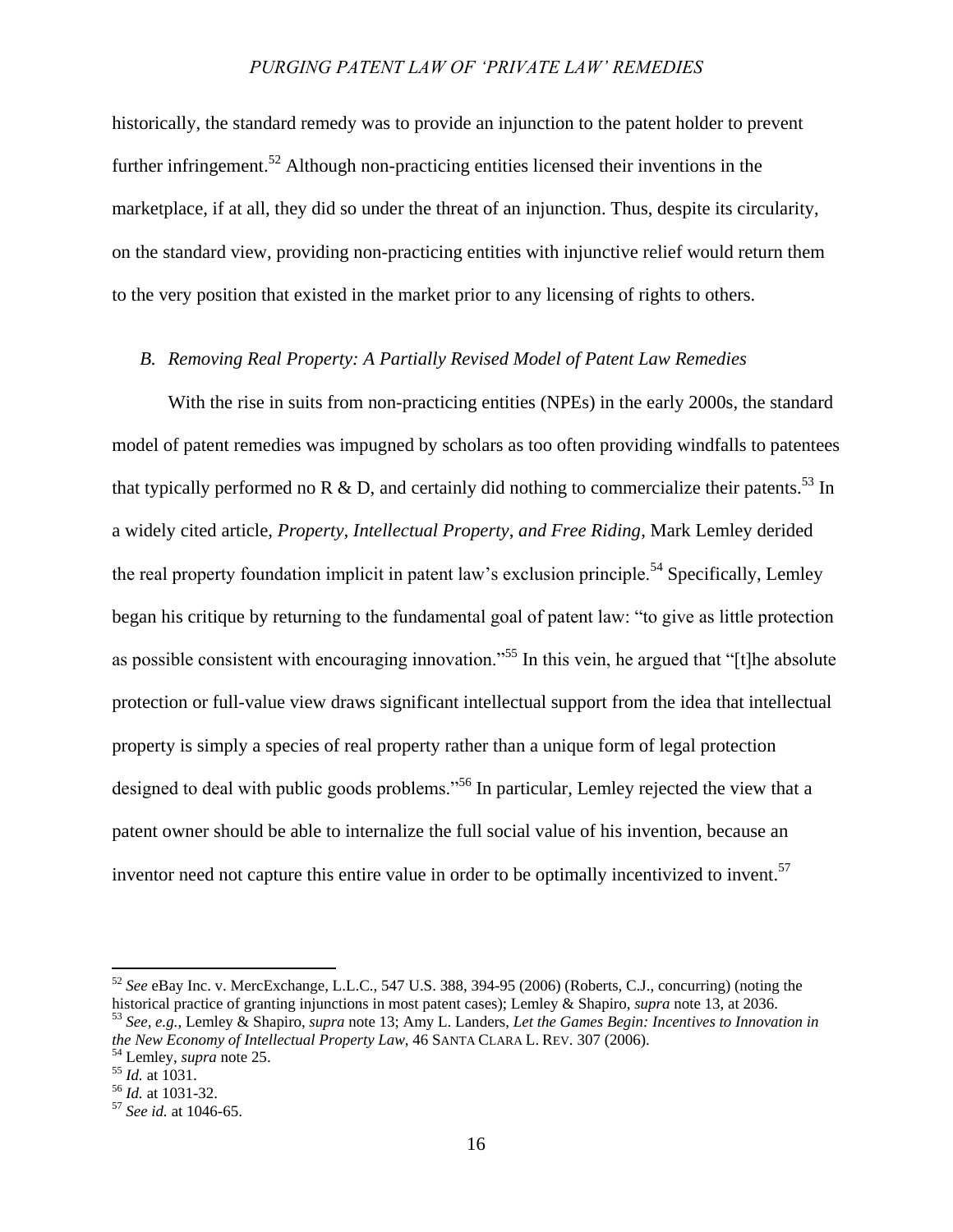Rather, sufficient incentive will be present as long as the inventor earns a suitable return on its investment in R  $\&$  D.<sup>58</sup>

Yet, oddly, when it comes to specific remedies, Lemley essentially limits the implications of his critique to non-practicing entities.<sup>59</sup> For instance, he concludes that "if the baseline assumption of the law is that the intellectual property owner is entitled to capture the full social value of the invention, it is that baseline that will drive any *licensing* negotiations."<sup>60</sup> However, as I argue below, the same baseline assumption holds true for the value the manufacturing patentee is entitled to capture in the marketplace, because third parties will gauge the financial value of infringing based upon the expected of damages they will pay in court.

In a later article with Carl Shapiro, *Patent Holdup and Royalty Stacking*, these conceptual limitations are even more apparent.<sup>61</sup> Lemley and Shapiro begin their analysis with a convincing argument that the granting of injunctions to non-practicing entities on patents covering a mere component of a larger product can provide a windfall to the patentee that distorts optimal innovation incentives.<sup>62</sup> Specifically, Lemley and Shapiro determine a "benchmark royalty," which represents the optimal level of licensing fees that non-practicing licensor would earn in the "ideal patent system *without* any element of holdup" from injunctive relief.<sup>63</sup> Although there is no need here to recount all of the mathematical details of how the royalty is precisely calculated to make my point, importantly, the royalty is based in part on the value of the invention to the

<sup>&</sup>lt;sup>58</sup> See id. ("In a market economy, we care only that producers make enough return to cover their costs, including a reasonable profit.").

<sup>59</sup> *See id.* at 1045-46.

<sup>60</sup> *Id.* at 1046.

<sup>61</sup> Lemley & Shapiro, *supra* note [13.](#page-3-0)

 $62$  *See id.* at 1995-2017. The same kind of analysis applies to patent claim on a complex product, the only novel elements of which are components of the product. *See* Mark A. Lemley, *Point of Novelty* (Working paper, 2010), at 27-28, *available at* [http://papers.ssrn.com/sol3/papers.cfm?abstract\\_id=1735045.](http://papers.ssrn.com/sol3/papers.cfm?abstract_id=1735045)

<sup>63</sup> *Id.* at 1999.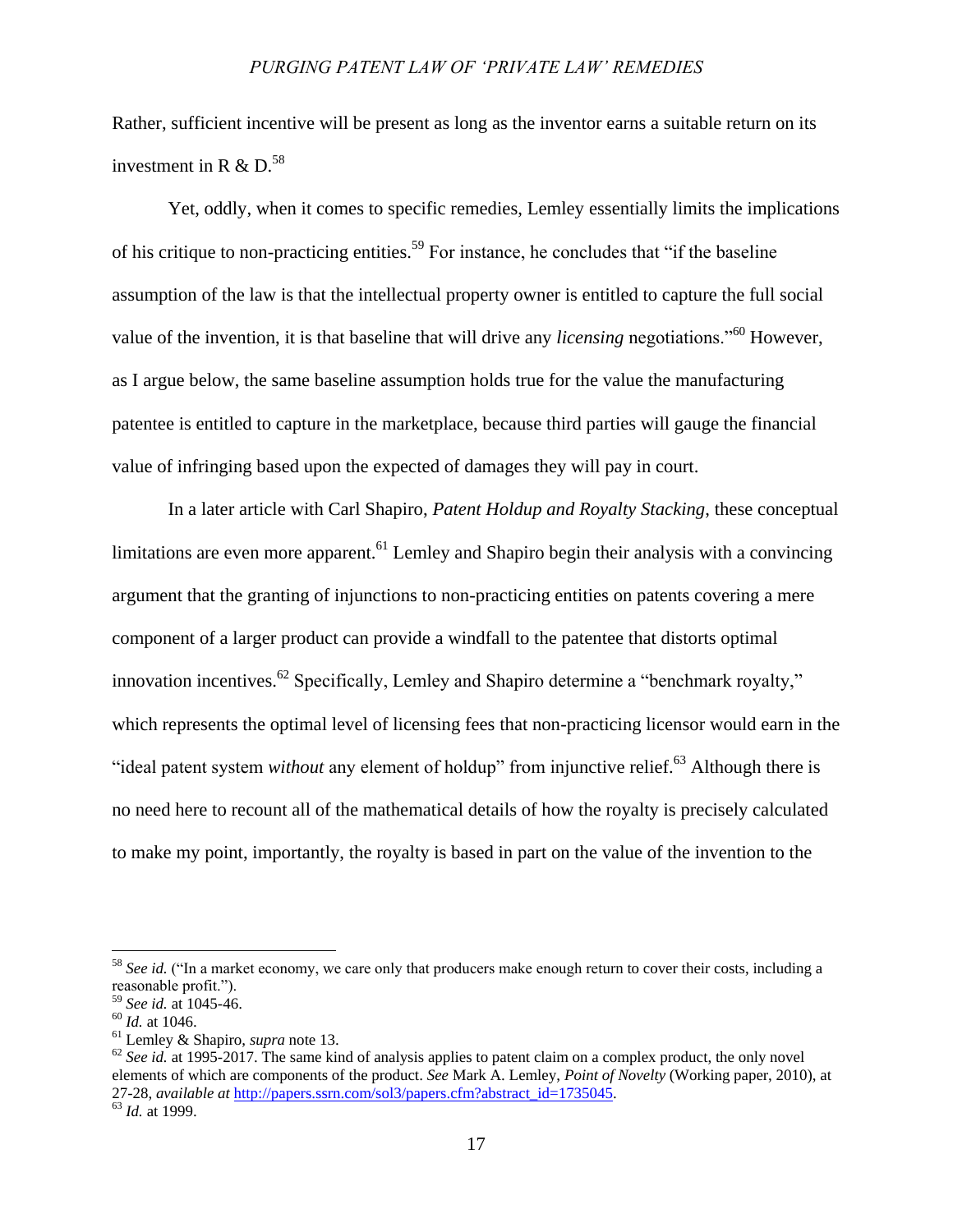<span id="page-17-0"></span>licensee (though one might suitably recharacterize it as based on the value of the invention to society). $64$ 

Suppose, for instance, that the patent allows the licensee to cut its production costs by \$1 per product sold. In this event, the benchmark royalty is some fraction of the \$1.<sup>65</sup> For simplicity, if we suppose the licensee is the only potential producer of the product, and it sells one million products per year, the total value produced by the innovation is \$1 million per year. Also suppose that prior to the inventive technology, the producer sold the product for \$100 (resulting in \$100 million in annual sales), whereby each sale returned \$9 in profit (resulting in \$9 million in annual profit). This profit may derive, for example, from the licensee"s patents, know-how, marketing, or other competitive advantages.<sup>66</sup>

In this example, it is relatively straightforward to see how an injunction can systematically skew licensing rates, or settlement values in litigation. If the patentee can shut down all sales of the infringing product, which it can—since the product contains the infringing component—the infringer is faced with two scenarios. <sup>67</sup> First, it may be able to profitably redesign the product in a non-infringing manner—for example, by returning to the prior production technique. If the redesign is costly—because, for instance, it requires significant retooling of manufacturing components—say \$2 million amortized over each year of product sales (which includes lost sales of products during the period of redesign), the licensee will

<sup>&</sup>lt;sup>64</sup> See id. In this regard, such a benchmark royalty should probably be calculated somewhat differently from how Lemley and Shapiro determine it. *See generally* John M. Golden, Commentary, *"Patent Trolls" and Patent Remedies*, 85 TEX. L. REV. 2111 (2007) (criticizing Lemley and Shapiro"s mathematical model). Nonetheless, I agree that there is some hypothetical optimal level of payment to the patentee that accords with the value of the invention.

<sup>65</sup> *See* Lemley & Shapiro, *supra* note [13,](#page-3-0) at 1999.

<sup>66</sup> *See* Lemley, *supra* note [6,](#page-2-0) at 663 ("Even if there are no other relevant patents, the defendant's know-how, materials, and marketing efforts almost always contribute some value, and usually the most significant part of the value of an infringing product."); *see also* Brian J. Love, *Patentee Overcompensation and the Entire Market Value Rule*, 60 STAN. L. REV. 263, 278 (2007).

<sup>67</sup> I have slightly adapted Lemley and Shapiro"s analysis in the following exposition. *See* Lemley & Shapiro, *supra* not[e 13,](#page-3-0) at 2001-2005.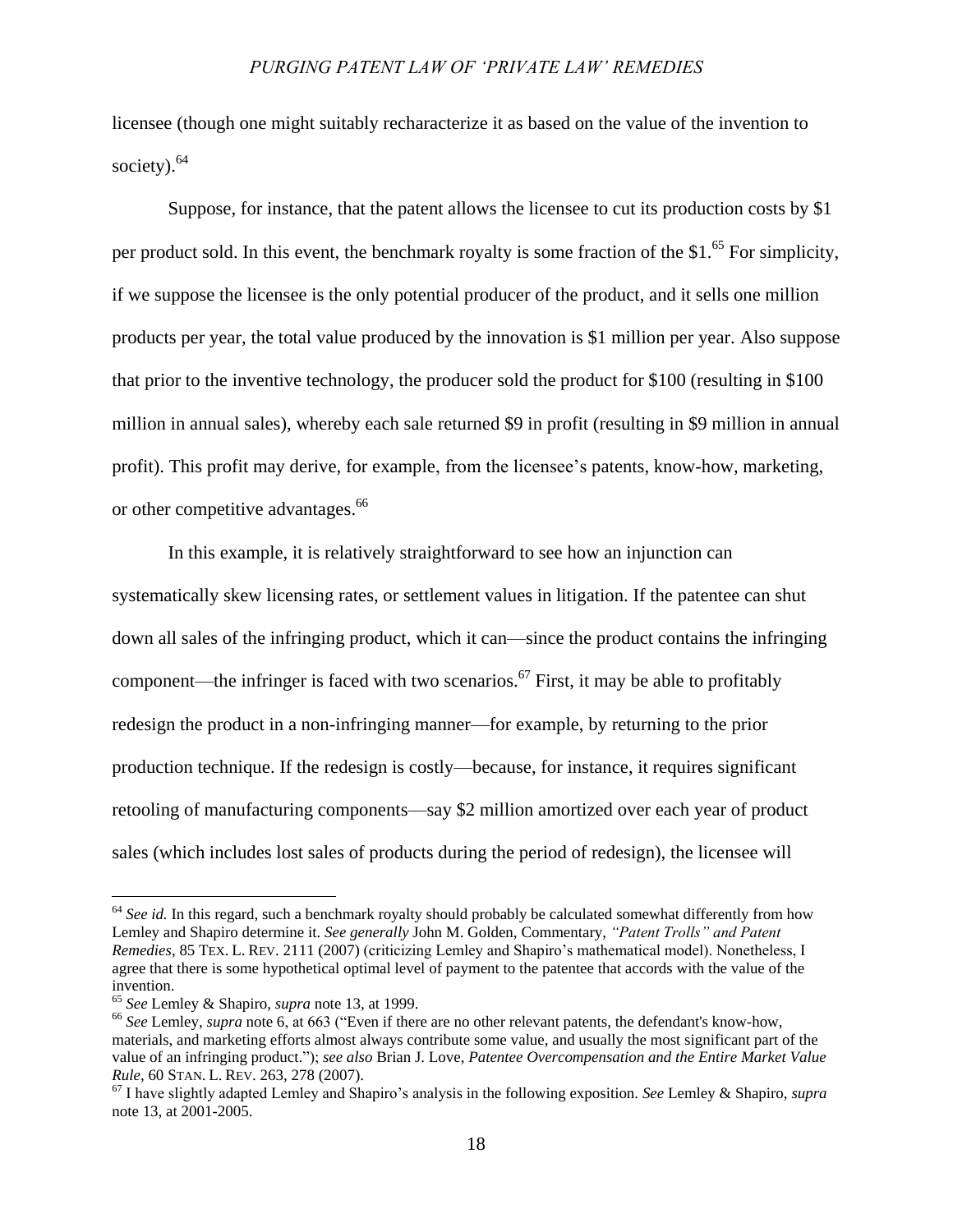negotiate a license rate far more than the optimal one of \$1 per product. In particular, the licensee reasons that if it redesigns, then it standards to earn \$8 million per year in profit, whereas if it does nothing, it will lose all profits. If the patent-at-issue is ironclad—meaning it would certainly be found infringed, and not invalid or unenforceable—and the parties are of equal bargaining power, then the licensee will pay \$4 million per year, or \$4 per product, in royalties. This value, of course, is four times higher than the cost-reducing value of the patented invention. In the second scenario, the patentee cannot design around the patent. In this case, the patentee must forgo \$10 million in potential profit, and licenses the patent for \$5 million per year, or \$5 per product, in royalties—even more of a distortion from the optimal royalty rate. In sum, when the patent covers a component of a larger product, and the profits on the product are not due entirely to the component, if switching costs are high, in the face of court-ordered injunctive relief for infringement, the negotiated royalty will generally be systematically higher than the optimal royalty.

Yet all of Lemley and Shapiro"s arguments and mathematical modeling apply with similar force to practicing entities. For instance, if a practicing patentee is granted an injunction, just as with a non-practicing entity, the infringing firm "cannot sell the infringing product and must withdraw it from the market unless and until the firm can introduce a redesigned version that does not contain the patented feature, or until the patent expires."<sup>68</sup> To illustrate the consequences of this observation, take the same patented invention as the earlier example, but now suppose the patentee also sells the product. Suppose prior to the patented invention, like earlier, the infringer earns \$9 per product in profit and sells 500,000 products per year. Also suppose that the patentee earns the same profit and sells the same number of products per year. When the patented cost-saving feature comes along, if both parties use it—assuming the market

<sup>68</sup> *Id.* at 1996.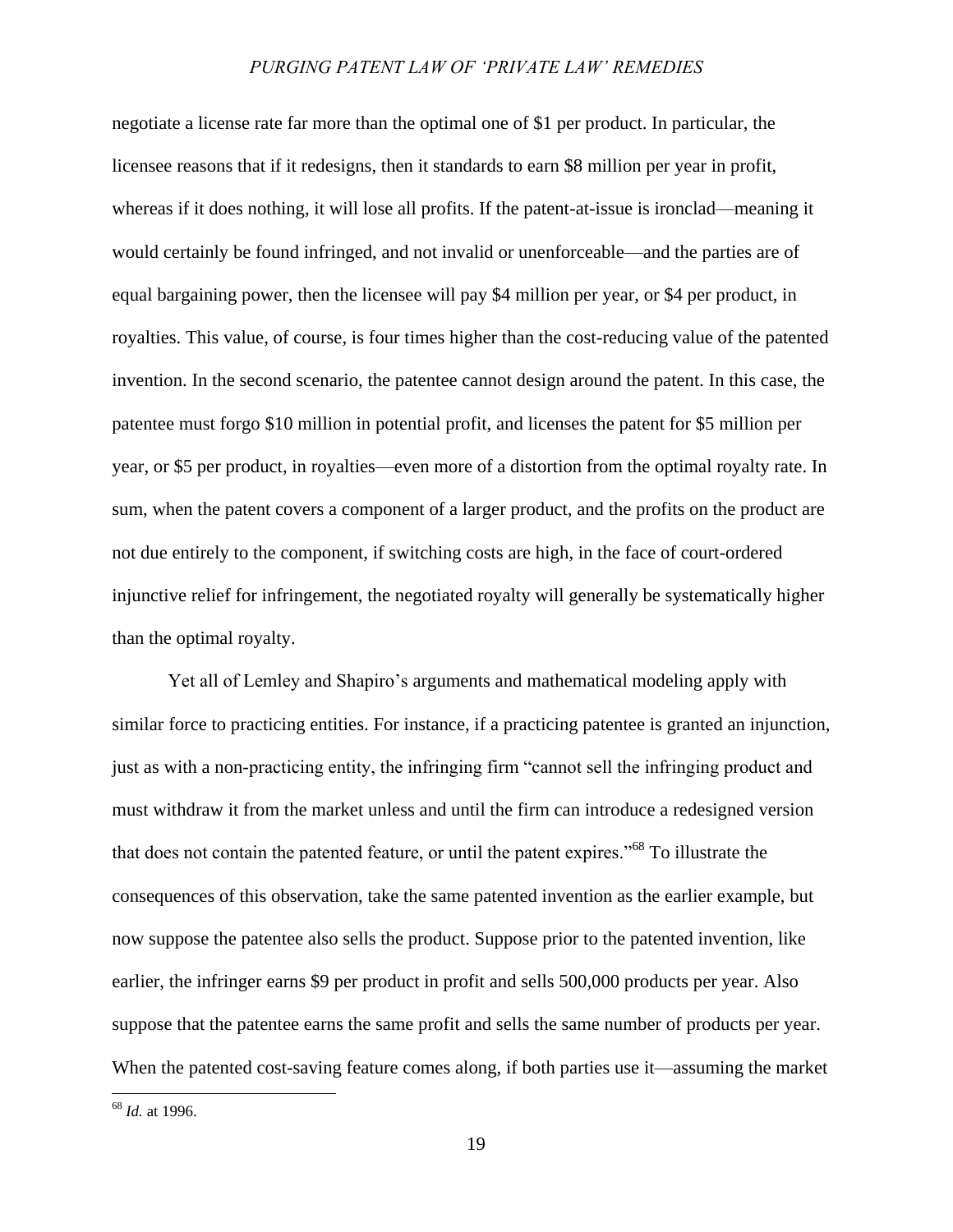is fully competitive at the margins<sup>69</sup>—then the price of the product drops from \$100 to \$99, resulting in \$1 million per year in additional consumer surplus. In the event the patentee is granted injunctive relief, it has two choices. First, it can shut down sales of the competitor"s product entirely until the competitor redesigns it. During this period, if the patentee is the only seller in the market, it can price at a monopoly price, leading to deadweight losses that could easily exceed the value of the patented invention. Of course, if no redesign is possible, then these deadweight losses persist until the expiration of the patent. Additionally, if the competitor redesigns its production process, as in the earlier example, it spends \$2 million per year on an amortized basis, which is more than the value of the patent, and hence a net social loss. Of course, the competitor has a financial incentive to do so to continue earning an otherwise greater profit. Second, the patentee could decide to license the competitor once it learns of the infringement. In this event, the exact analysis recounted in the non-practicing entity example above applies. In sum, just like non-practicing patentees, manufacturing patentees with injunctive threats can effectively extract or cause systematic deviations from the optimal profits or payment for a given invention.

Lemley and Shapiro, however, provide no analysis of the manufacturing entity situation. Instead, they contend without any extended discussion that:

[W]e stress that our analysis in this Article is expressly limited to situations in which the patent holder's predominant commercial interest in bringing a patent infringement case is to obtain licensing revenues. Our policy recommendations here pertain only to this type of situation, where the patent holder can claim reasonable royalties but not lost profits, and not to settings in which the patent holder suffers significant lost profits as a result of the allegedly infringing activities of the downstream firm and seeks to use the patent to exclude a

 $69$  For instance, the \$9 per product profit earned by each party may result from differences in product features attributable to their separate patents, leading to market differentiation, whereas the cost-saving feature merely leads each party to cut its product price by \$1. *See* Greg Vetter, *Patenting Cryptographic Technology*, 84 CHI.-KENT L. REV. 757, 774-75 (2010) (noting the use of patents for product differentiation).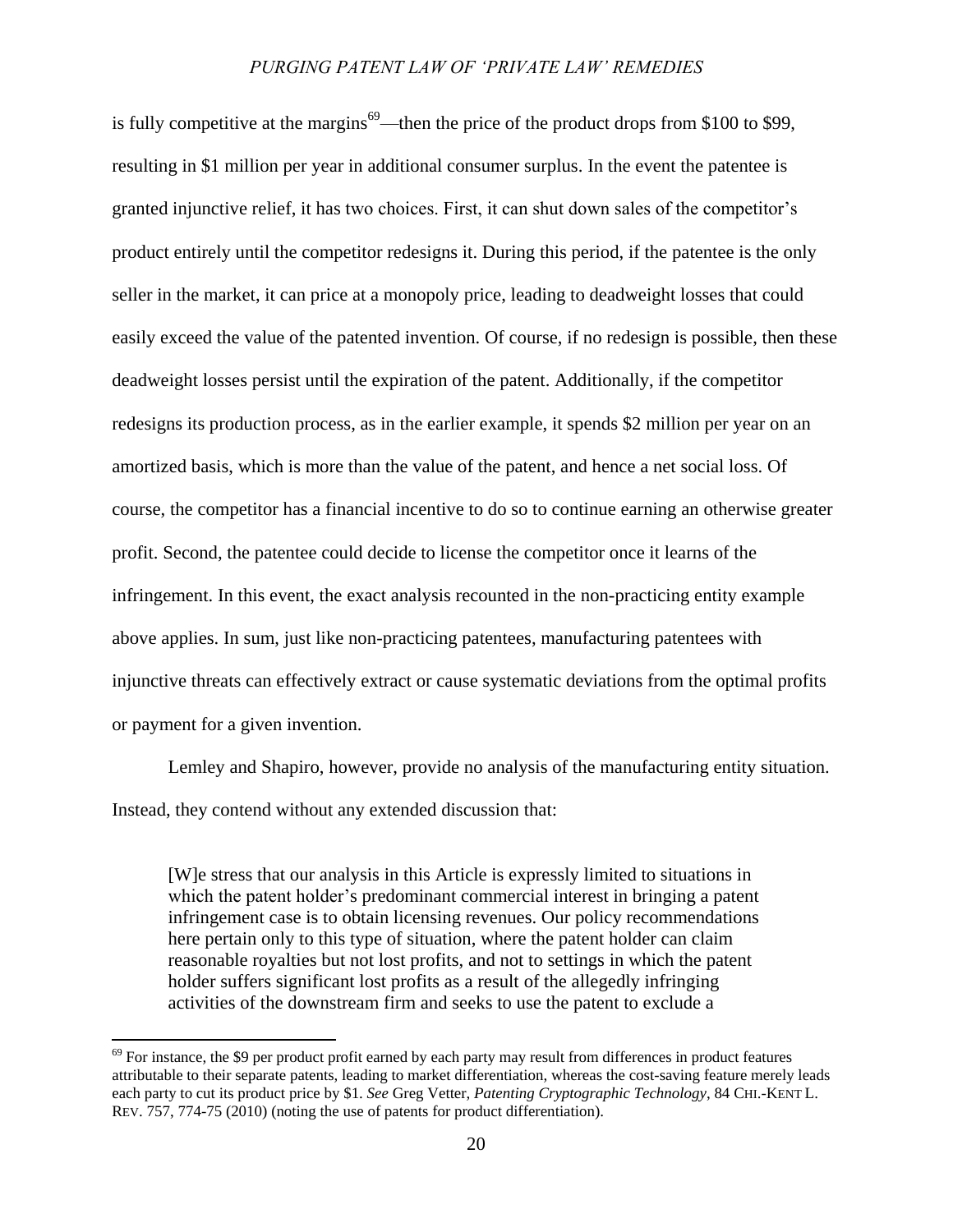competitor from the market in order to preserve its profit margins. In cases involving significant lost profits, we favor a presumption that the patent holder will be granted a permanent injunction, perhaps with a stay to allow the infringing firm to redesign its product. The presumptive right to a permanent injunction in these cases is justified in part for reasons of equity and in part because of the grave difficulties associated with calculating and awarding lost profits on an ongoing basis.<sup>70</sup>

As I just explained, Lemley and Shapiro"s distinction between licensing and manufacturing entities is not economically justified, at least theoretically. Moreover, even if a stay allows the infringer to redesign the product, as I showed, the costs of redesign may exceed the value of the patented component, clearly a net social loss. Additionally, there may be situations for which no redesign is available. Rather, Lemley and Shapiro's resort to "reasons of equity" to justify presumptive injunctions for manufacturing patentees sounds in the same reasoning as that in tort law, because it aims to provide an injunction "exactly when the remedy of compensatory damages will not suffice to restore the status quo ante.<sup>771</sup> But as a matter of pure economics, tort law remedies do not always promote optimal outcomes in the patent law context.

<span id="page-20-0"></span>A simple hypothetical illustrates why the distinction between non-practicing and practicing entities is problematic—at least if we take at face value the dominant reward theory of patent law, which justifies awarding exclusionary rights on the basis of allowing inventors to recoup their costs with a suitable profit.<sup>72</sup> In one state of the world, inventor A spends \$1 million in R & D, designing, building, and testing a particular invention. The inventor then manufactures the invention and sells it for \$100 per unit, earning \$10 in profit (like the earlier example). Assume, further, that—consistent with the reward theory of patents—manufacturing and

<sup>70</sup> Lemley & Shapiro, *supra* note [13,](#page-3-0) at 2036.

<sup>71</sup> *See* Fellmeth, supra note [4,](#page-1-0) at 61.

<sup>72</sup> *See* Ted Sichelman, *Commercializing Patents*, 62 STAN. L. REV. 341, 344, 357-58 (2010) (discussing reward theory); Lemley, *supra* not[e 73,](#page-21-0) at 129 ("The traditional economic justification for intellectual property is well known. Ideas are public goods: they can be copied freely and used by anyone who is aware of them without depriving others of their use.").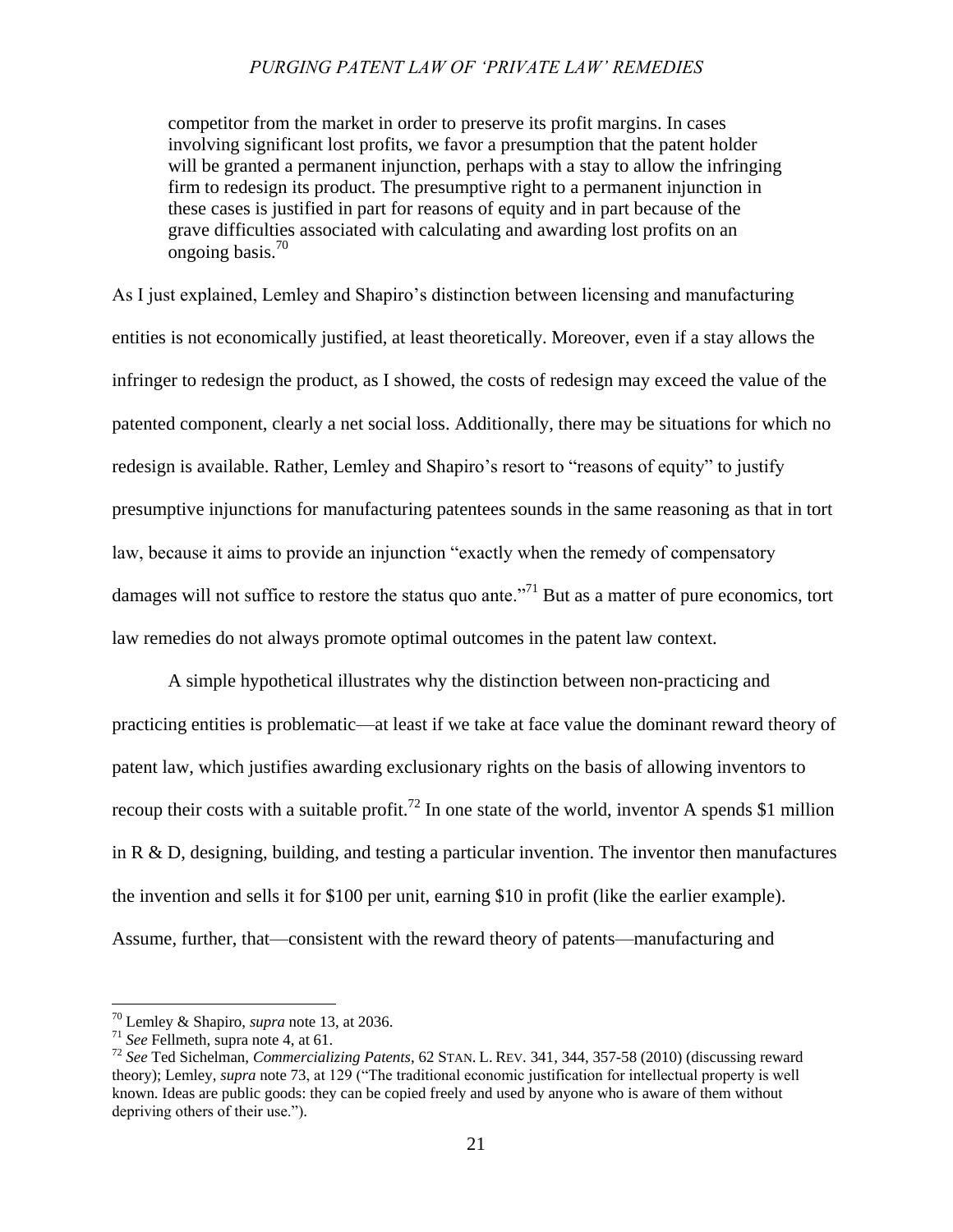commercialization does not incur substantial cost or risk that requires additional patent protection to ensure optimal levels of investment.<sup>73</sup>

<span id="page-21-0"></span>In this event (following the earlier example), in the event of infringement—using the same assumptions, the inventor garners no less than a reasonable royalty of \$4-5 million per year, and potentially much more than that by securing monopoly profits, say \$6 million per year. In another state of the world, the inventor spends the same \$1 million on  $R \& D$ , but is capped at the \$4-5 million in reasonable royalty damages. This disparity has no economic basis in the underlying goals of patent law in providing optimal incentives to invent. Rather, for this hypothetical, the two inventors should *earn exactly the same return* on their efforts (and, here, one much less than that returned by current remedy law). As John Golden properly recognized in a response to Shapiro and Lemley"s article, "A per se rule of discrimination based on a patent holder's business model could act as an undesirable drag on the efficiency and competitiveness of markets for innovation."<sup>74</sup> In a reply to Golden, Lemley and Shapiro—instead of engaging in economic analysis—again fall back on the flawed conceptual tort law model of patent damages: "There is no unjustified discrimination here; in both cases, the goal of patent remedies is properly to ensure that patent owners are compensated for any unauthorized uses made by others." 75

Similarly, in a footnote in their reply, Lemley and Shapiro recognize that:

<sup>73</sup> *See* Mark A. Lemley, *Ex Ante Versus Ex Post Justifications for Intellectual Property*, 71 U. CHI. L. REV. 129 (2004) (contending that commercialization of inventions will tend to proceed efficiently following the invention phase). *But cf.* Sichelman, *supra* note [72](#page-20-0) (arguing that commercialization efforts typically entail supernormal costs and risks that independently justify some form of "ex post" IP protection).

<sup>74</sup> Golden, *supra* note [64,](#page-17-0) at 2117.

<sup>75</sup> Mark A. Lemley & Carl Shapiro, Reply, *Patent Holdup and Royalty Stacking*, 85 TEX. L. REV. 2163, 2171 (2007). In a later article Lemley argues that for practicing entities, "[t]heir compensation should be based on the value that the patented invention actually contributes as a proportion of the defendant"s product, taking into account the other patents, know-how, raw materials, and labor that also contribute to the value of that product and the existence of possible alternatives to the patented technology." Lemley, *supra* not[e 6,](#page-2-0) at 670. This more nuanced view of compensation should be applied with equal force to practicing entities.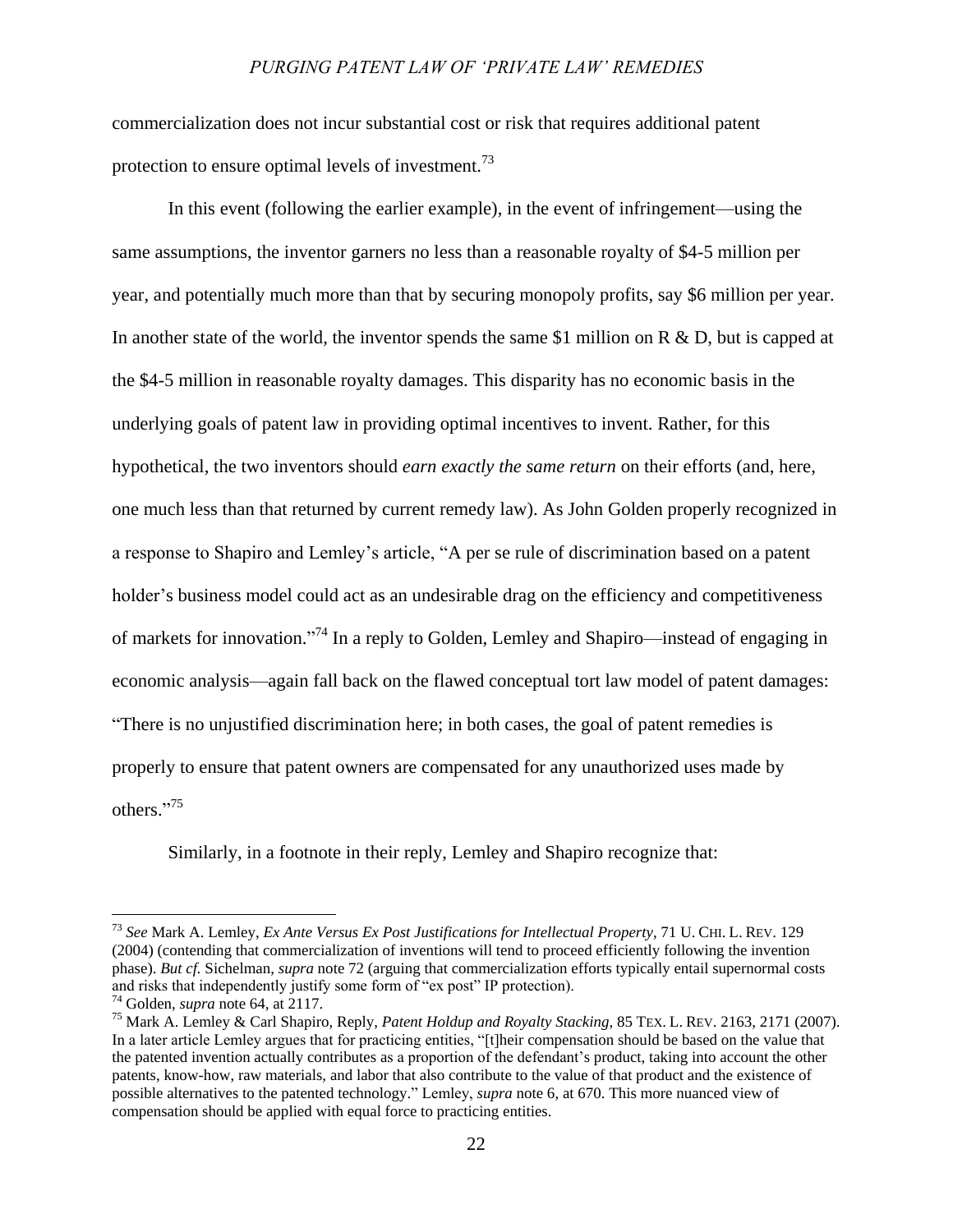While injunctions in lost-profits cases may also cause holdup problems, we do not see a practical and general way of avoiding these problems while providing adequate compensation to patent holders for infringement. There is a fundamental difference between cases involving reasonable royalties and those involving lost profits. In reasonable-royalty cases, the joint profits of the patent holder and the infringing firm are increased by the infringing firm"s use of the patented invention, so the hypothetical ex ante negotiation concept makes good economic sense. In lost-profits cases, the joint profits of the patent holder and the infringing firm may well be decreased by the infringing firm"s use of the patented invention. In such cases, the hypothetical ex ante negotiations concept is not helpful for assessing damages and it is not possible to find licensing terms that are commercially acceptable to the downstream firm and adequately compensate the patent holder.<sup>76</sup>

Although Lemley and Shapiro are correct that in lost profits cases, joint profits can be decreased by the infringing firm"s use, one need not rely on a hypothetical ex ante negotiation to calculate the proper level of on-going damages. Rather, as in the simple numerical example above, the question becomes what measure of monetary reward would properly reward the patentee"s invention in an incentive-based model. Because, as Lemley has recognized elsewhere, a patentee need not reap the entire social value of its invention in order to be sufficiently incentivized, it is not necessary to imagine a hypothetical set of "licensing terms that are commercially acceptable … and [that] adequately compensate the patent holder." Rather, the court need merely award the patentee some portion of the available profit stemming from infringement adequate to *incentivize the invention*. Although this condition will not hold in every case, surely it will in many.

Last, returning to their original article, Lemley and Shapiro try to escape the debate by conjecturing that on-going lost profits are difficult to calculate. Yet, he same kinds of difficulties in calculating and awarding lost profits on an on-going basis beset calculating on-going reasonable royalties. Indeed, in one of his later articles, Lemley argues that calculating lost profits is generally more straightforward than calculating reasonable royalties:

<sup>76</sup> *Id.* at 2173.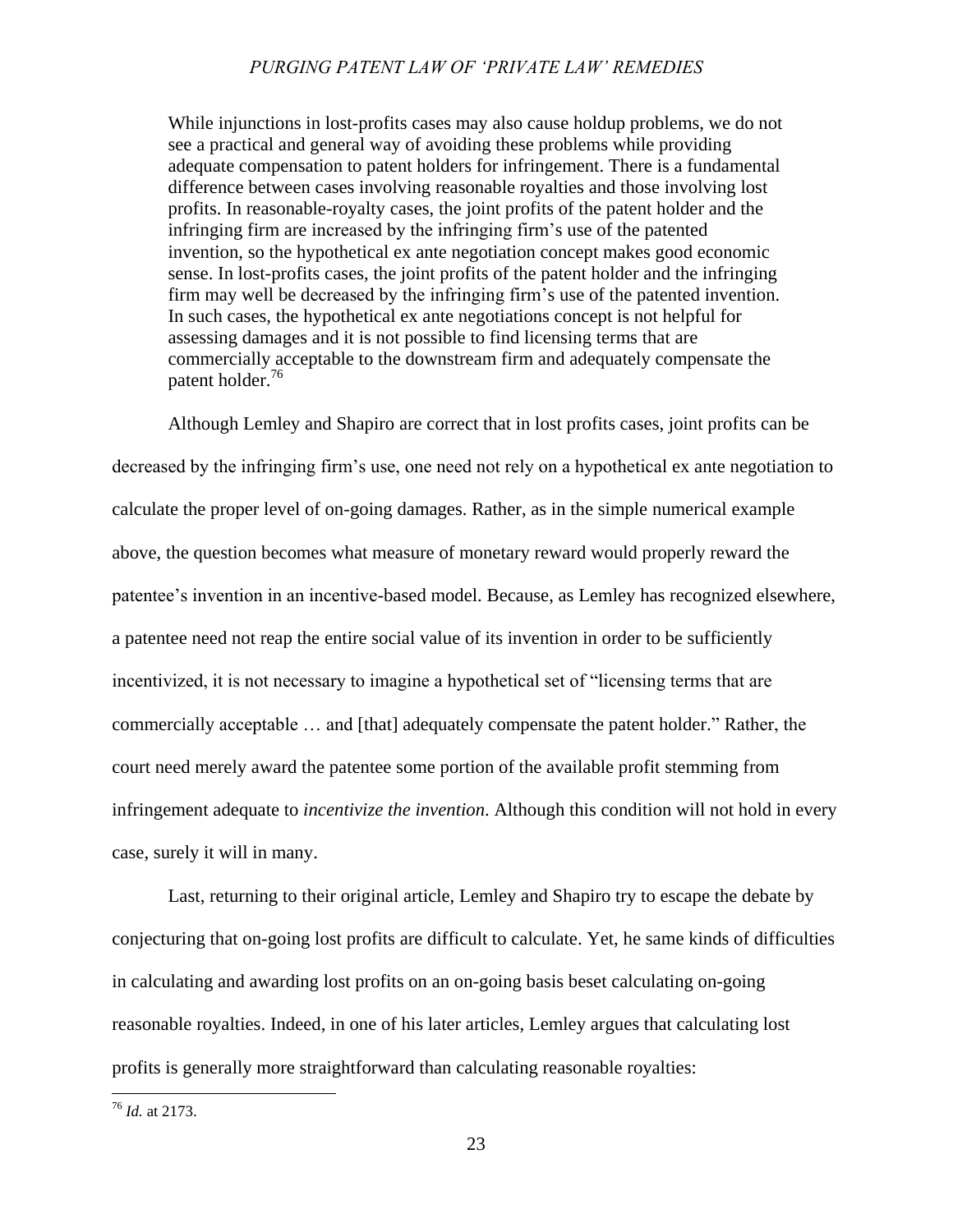But where the problem is imprecision in calculating lost profits, it is important to keep in mind that the alternative to denying lost profits is a less precise, and more distorted, reasonable royalty measure. . . . But under a strict divide approach, a patentee who can show that it is more likely than not that an infringer"s sales cut into its own should be entitled to the court"s best estimate of the patentee"s lost profits. That estimate may not be perfect, but it is likely to be at least as accurate as the alternative reasonable royalty measure . . . . Indeed, it is somewhat ironic that courts have insisted on strict compliance with the elements of proof of a lost profits claim, given that the reasonable royalty alternative involves at least as much uncertainty and approximation.<sup>77</sup>

Like on-going reasonable royalties, courts would assume that on-going lost profits generally mimic historical profits, subject to adjustment for increased or decreased future sales. As such, Lemley and Shapiro's claim that on-going lost profits are too difficult to calculate is dubious. More importantly, patent law should not aim to award a manufacturing patentee lost profits on an on-going basis. Rather, the core question is what level of damages should be awarded to sufficiently induce the patentee to engage in innovation. On this ground, as I explain more fully below, courts need not look solely to tort-based compensation—lost profits or reasonable remedies—in fashioning an appropriate measure of damages.

In sum, the premise of promoting the *status quo ante* should be jettisoned as a fundamental tenet of patent law remedies. Neither non-practicing nor manufacturing entities should routinely be entitled to an injunction as a matter of equity, other than in situations for which the costs of determining damages and the error costs from wrong determinations exceed the costs of granting the injunction (an issue I address in more detail in the next section). Indeed, on the same reasoning, patentees should *not* conclusively be entitled to damages sufficient to fully compensate for the "harm" inflicted on the patentee by the "infringement." Instead, patentees should only be entitled to the level of damages that promotes optimal innovation incentives, which—as I explain in the next section—may often be less, and sometimes more,

<sup>77</sup> Lemley, *supra* not[e 6,](#page-2-0) at 672 & n.79.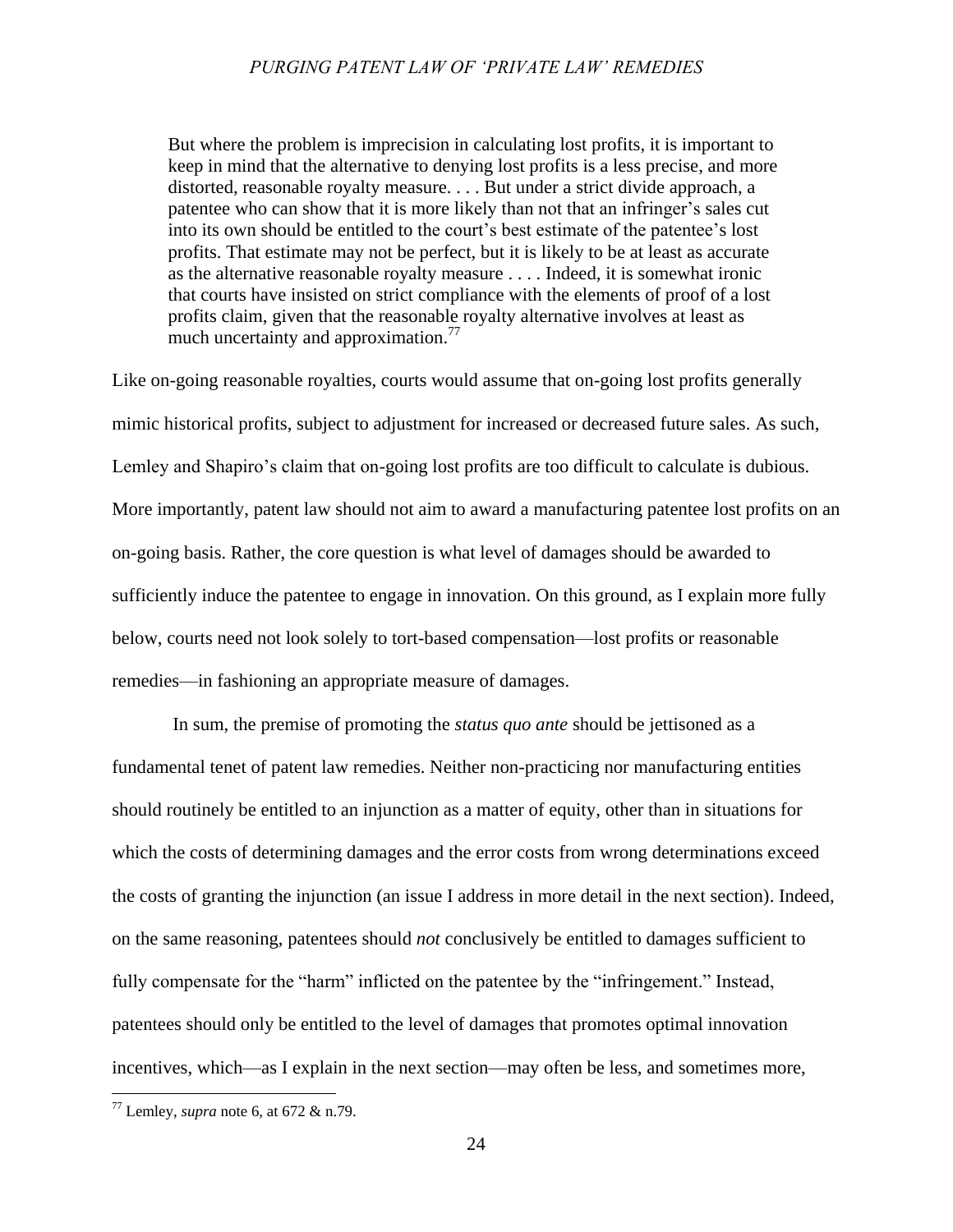than the profits or royalties that would have been earned in the marketplace but for the infringement.

#### *C. Removing Tort: A Fully Revised Model of Patent Law Remedies*

In this section, I extend my argument that tort law principles should be excised from patent law remedies. As I recounted earlier, tort law concepts immediately lead to a distinction in the types of remedies that are awarded to manufacturing and non-practicing entities that is not always economically justified. Additionally, tort law concepts have caused courts and commentators to improperly overlook holdup problems caused when injunctions are granted to practicing entities asserting patents on components of complex products. In this section, I also contend that injunctions and full compensatory damages may thwart optimal innovation incentives when they generate large consumer deadweight losses, result in substantial duplicated costs during the pre-invention R  $\&$  D process, or create transaction costs far in excess of the value of the invention. On the other hand, patentees may be systematically undercompensated by mere make-whole damages when infringement is difficult to detect and when private incentives to innovate from make-whole damages are insufficient to generate optimal levels of social benefits from the innovation.

## 1. Correcting Patentee Overcompensation

In the last section, I argued that injunctions involving patents covering components of complex products should typically be denied—at least when switching costs are high—not only to non-practicing entities, as commentators have recognized, but also to practicing entities. In this section, I examine other areas in which make-whole damages may over-compensate patentees.

25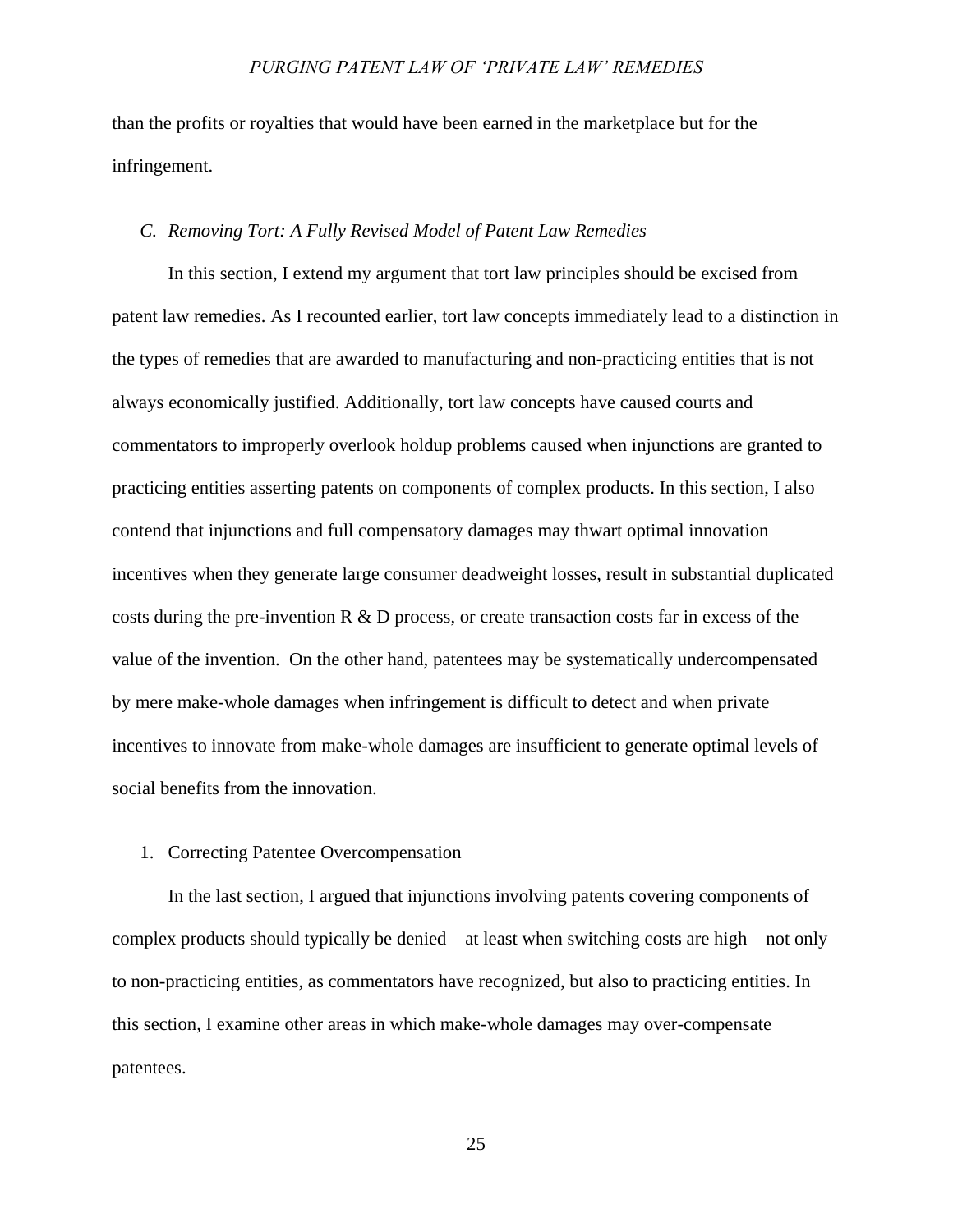First, for reasons similar to those presented earlier for denying injunctions for component patents, overall damages for practicing entities should not always reflect the entirety of the patentee"s lost profits attributable to the infringement. Like the earlier example, suppose the patentee sells a product for \$100, with \$9 of profit, and the patent allows it to reduce its costs by \$1. However, suppose that if the competitor could not use the patented cost-saving method, the patentee could lower its price to \$99 and take away all sales from the competitor, because it is forced to charge \$100. In the event of infringement, under the "entire market value" rule of current law, the patentee would be entitled to full lost profits, because the competitor's customers would have bought the patentee's product precisely because of its patented production method. If each competitor sells one million products per year prior to the patent, with an award of full lost profits, the patentee would garner \$9 million per each year of patent term in damages (1 million lost sales x \$9 profit per product). This vast level of damages is only justifiable on tort law grounds, as a matter of compensation for the "harm" caused by infringement. Yet, from a perspective of optimizing innovation incentives, it far exceeds what is necessary to adequately compensate the patentee for its inventive efforts. Specifically, in the event the competitor uses the cost-saving method, as explained earlier, each would charge \$100 per product, now earning \$10 in profit per product. Supposing these companies are the only producers of the product, then the patent produces \$2 million per year in net social value. Thus, from a social perspective the most the patentee should earn in damages is \$2 million per year, adjusted to reflect the minimum amount necessary to incentivize the invention, rather than \$9 million per year. Like arguments in favor of apportionment for reasonable royalty damages,<sup>78</sup> full lost profits will often not be appropriate for patents merely covering components of more complex products.

<sup>78</sup> *See* Lemley & Shapiro, *supra* note [13,](#page-3-0) at \_\_.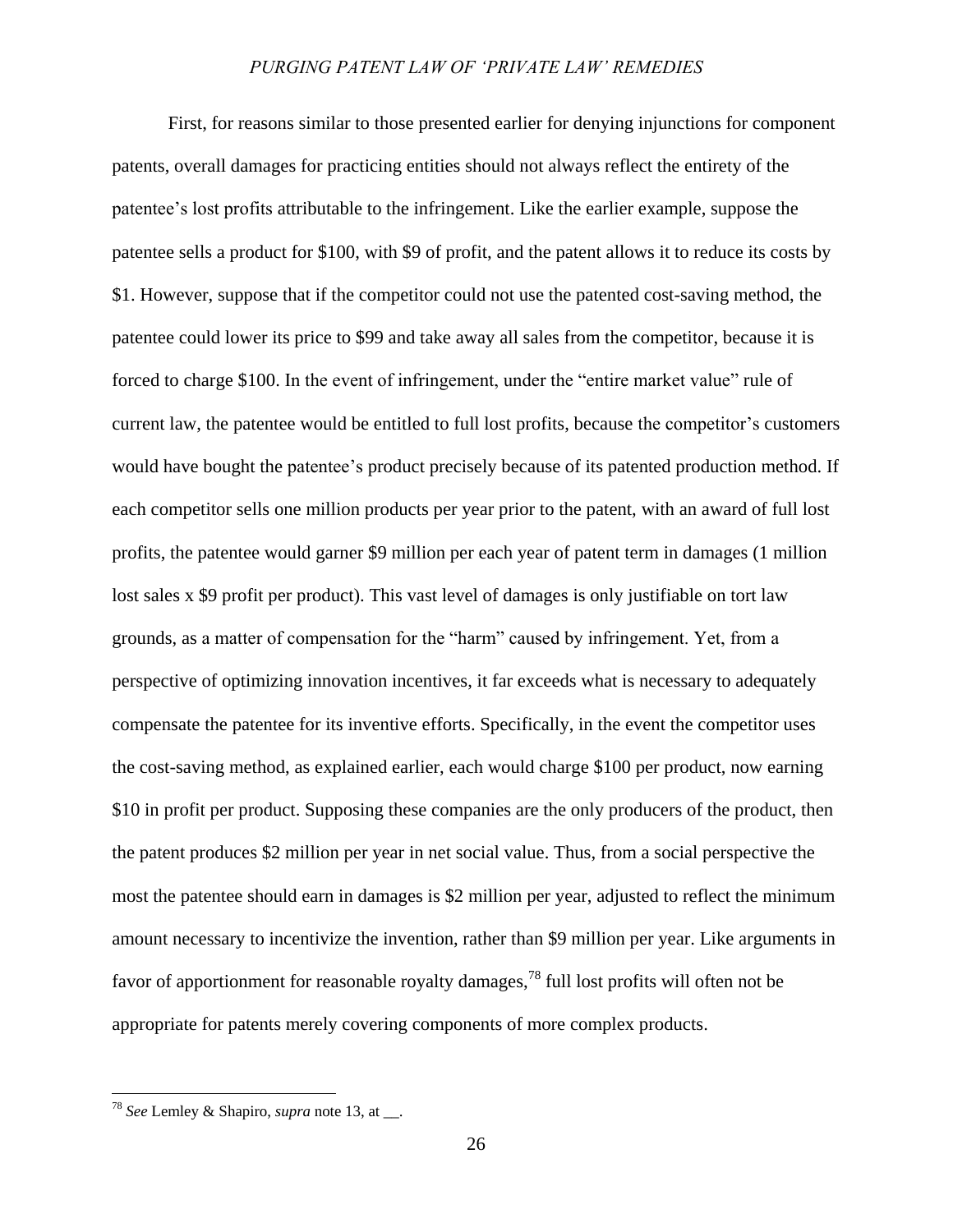Second, in many contexts besides component patents, the current system of patent remedies can generate excessive innovation incentives. For instance, R & D and commercialization costs and risks are substantially more in some industries than others. For instance, the costs of invention in the software industry are usually far below those in the pharmaceutical industry. Yet, the duration of software and pharmaceutical patents are exactly the same (in practice, software patents last longer), and the effective scope of software patents often exceeds the scope of pharmaceutical patents. If the broad scope and long duration afforded software patents is unnecessary to fully incentivize innovation in that industry, then the rewards provided by the patent system are excessive. This is so even if the social value of an invention far exceeds the R & D costs necessary to produce it, because society should only pay the inventor the minimum amount necessary to generate the innovation. As such, paying full damages in situations where  $R \& D$  and commercialization costs and risks are low creates windfalls for innovators. Additionally, awarding injunctive relief and full damages can create deadweight losses that stem from (1) the patentee"s ability to price its patented goods far over the competitive price; and (2) excessive rents generated from duplicated R  $\&$  D in "racing" for too large a patent prize. Thus, when R  $\&$  D costs and risks are low and deadweight losses are high injunctions should be routinely denied and damages reduced. Indeed, Ian Ayres and Paul Klemperer<sup>79</sup>—as well as one of my papers<sup>80</sup>—have shown that allowing for probabilistic enforcement of the patent can result in superior welfare outcomes to full enforcement, particularly under these conditions.<sup>81</sup>

<sup>79</sup> *See* Ayres & Klemperer, *supra* note [18,](#page-5-0) at 993.

<sup>80</sup> *See* Sichelman, *supra* not[e 19.](#page-5-1)

<sup>&</sup>lt;sup>81</sup> Reducing overall damages can be effected not only through reductions on damages for sales of products covered by the patent, but also by limiting damages on "convoyed" sales of related products. *See generally* Lemley, *supra* not[e 6,](#page-2-0) at 660 (discussing convoyed sales jurisprudence).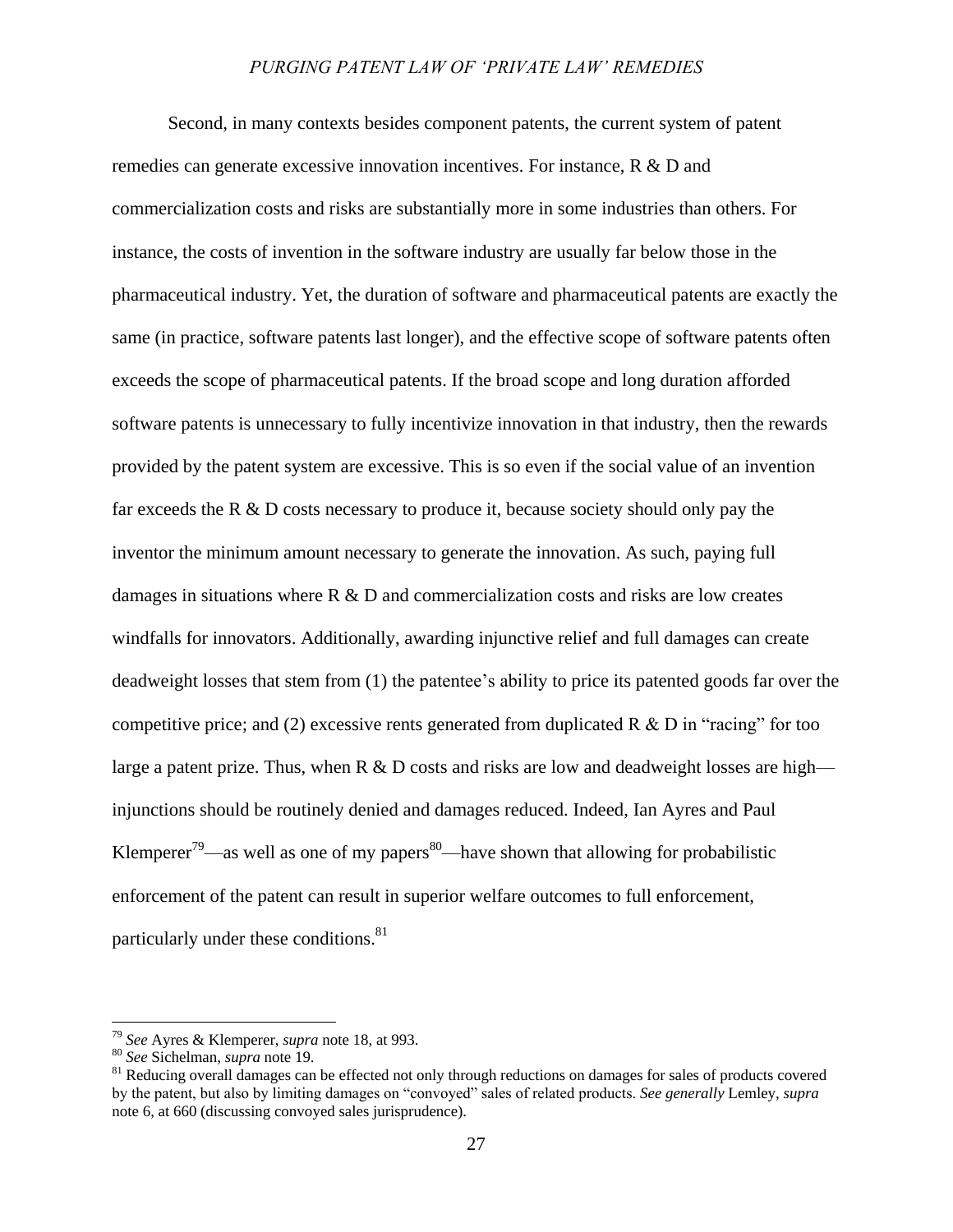Third, in commercial situations presenting large transaction costs in negotiating licenses, traditional injunctive relief may diminish the commercialization and improvement of patented inventions.<sup>82</sup> Specifically, when a patentee and a third-party commercializer or improver differ over whether a given patent is infringed, valid, or enforceable, it may be economically efficient for the third party to forgo large transaction costs in negotiating a license, instead infringing. Like the theory of efficient breach in contract law, $83$  efficient infringement occurs when the transaction costs of negotiation dwarf the value of the innovation-at-issue, which can occur when there is large uncertainty in the underlying patent rights or simply when the economic value of the innovation is fairly minimal. $84$  In these circumstances, it may be more optimal to preclude injunctions, even for practicing patentees.<sup>85</sup>

One response to this entire line of reasoning is that courts would find it difficult to award an appropriate level of on-going money damages, regardless of how damages are calculated. An injunction, on the other hand, effectively forces the parties to enter into a negotiation to determine price terms—assuming, of course, that they can come to some agreement. More specifically, injunctions are optimal compared to damages when the judicial costs of determining damages and the error costs from wrong determinations exceed the costs of granting the injunction.<sup>86</sup> As an empirical matter, it is difficult to measure how often judicial determination and error costs outstrip the costs from granting injunctions (and make-whole damages). On the other hand, courts can arguably determine when the costs from injunctions and make-whole

<sup>82</sup> *See* Sichelman, *supra* not[e 72,](#page-20-0) at \_\_.

<sup>83</sup> *See* MacNeil, *supra* note [21,](#page-5-2) at 950-53; RICHARD A. POSNER, ECONOMIC ANALYSIS OF LAW 119-20 (7th ed. 2007).

<sup>84</sup> *Cf.* Jeffrey L. Harrison, *A Positive Externalities Approach to Copyright Law: Theory and Application*, 13 J. INTELL. PROP. L. 1, (2005) ("When transaction costs are high and the fair user attributes greater value to the use of the work than the loss suffered by the original author, it can be efficient to permit the fair use.").

<sup>85</sup> *Cf.* Julie S. Turner, *The Nonmanufacturing Patent Owner: Toward A Theory Of Efficient Infringement*, 86 CAL. L. REV. 179, 203-204 (1998) (advocating "efficient infringement" solely for "unused" patents).

<sup>&</sup>lt;sup>86</sup> The same reasoning holds when the costs of determining partial damages, and related error costs, exceed the costs from awarding make-whole damages.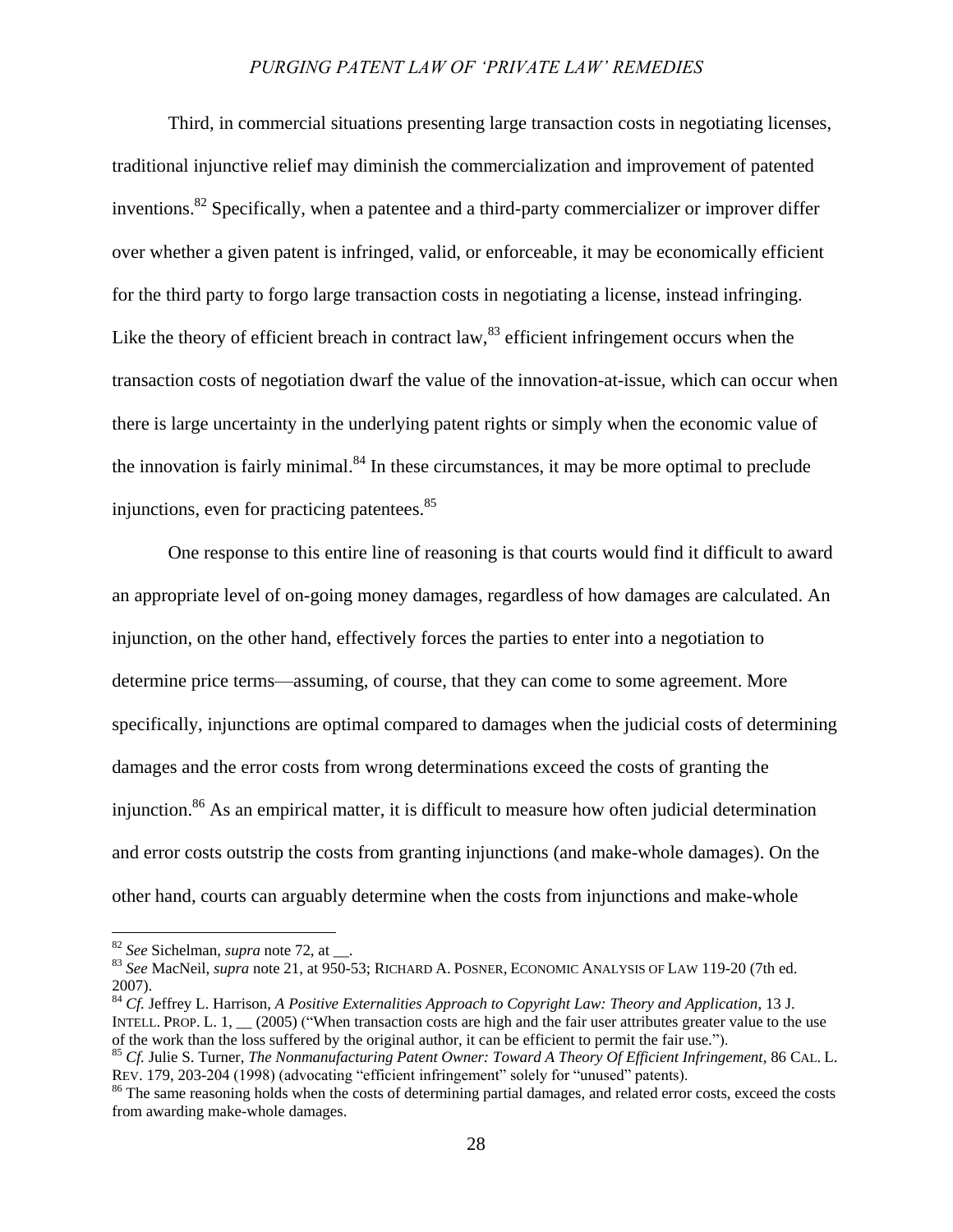damages are substantial compared with the social value of the invention. For instance, courts can hear evidence on total  $R \& D$  costs, increased profits vs. baseline profits, comparable royalties, the value of other patented components, and so forth, to determine when injunctions and makewhole damages might lead to gross excessively awards. At least in these situations, patent law remedies should be modified to deny injunctions and reduce overall damages. In closer cases, especially given the historical practice, a default rule of injunctive relief and make-whole damages seems appropriate.

# 2. Correcting Patentee Undercompensation

 $\overline{a}$ 

Eliminating the presumption of tort law that a patentee should be made whole need not merely lead to eliminating injunctions and reducing overall compensation. Here, I describe two situations in which the patentee may need *more than* injunctive relief and compensatory damages to generate optimal innovation incentives.

First, infringement is often hard to detect. For instance, if a competitor uses a patented process in manufacturing process, it may be very difficult, even impossible, to determine whether a given product was made by the process.<sup>87</sup> Even in the make-whole realm of tort law, when violations are not easily detected, standard law-and-economics analysis mandates that for optimal deterrence, damages must be multiplied the inverse of the probability of detection. Thus, if detection of infringement is difficult, damages should be enhanced to provide optimal innovation incentives. As Roger Blair and Thomas Cotter have recognized, "an award that merely renders the infringer no better off as a result of the infringement may be an ineffective deterrent, because only a portion of all possible infringements are susceptible of detection. This insight suggests that a substantial damages multiplier often may be necessary to achieve

<sup>87</sup> *See, e.g.*, Jochen Pagenberg, *The WIPO Patent Harmonization Treaty*, 19 AIPLA Q.J. 1, 13 (1991) (noting the difficulty of detecting process patent infringement).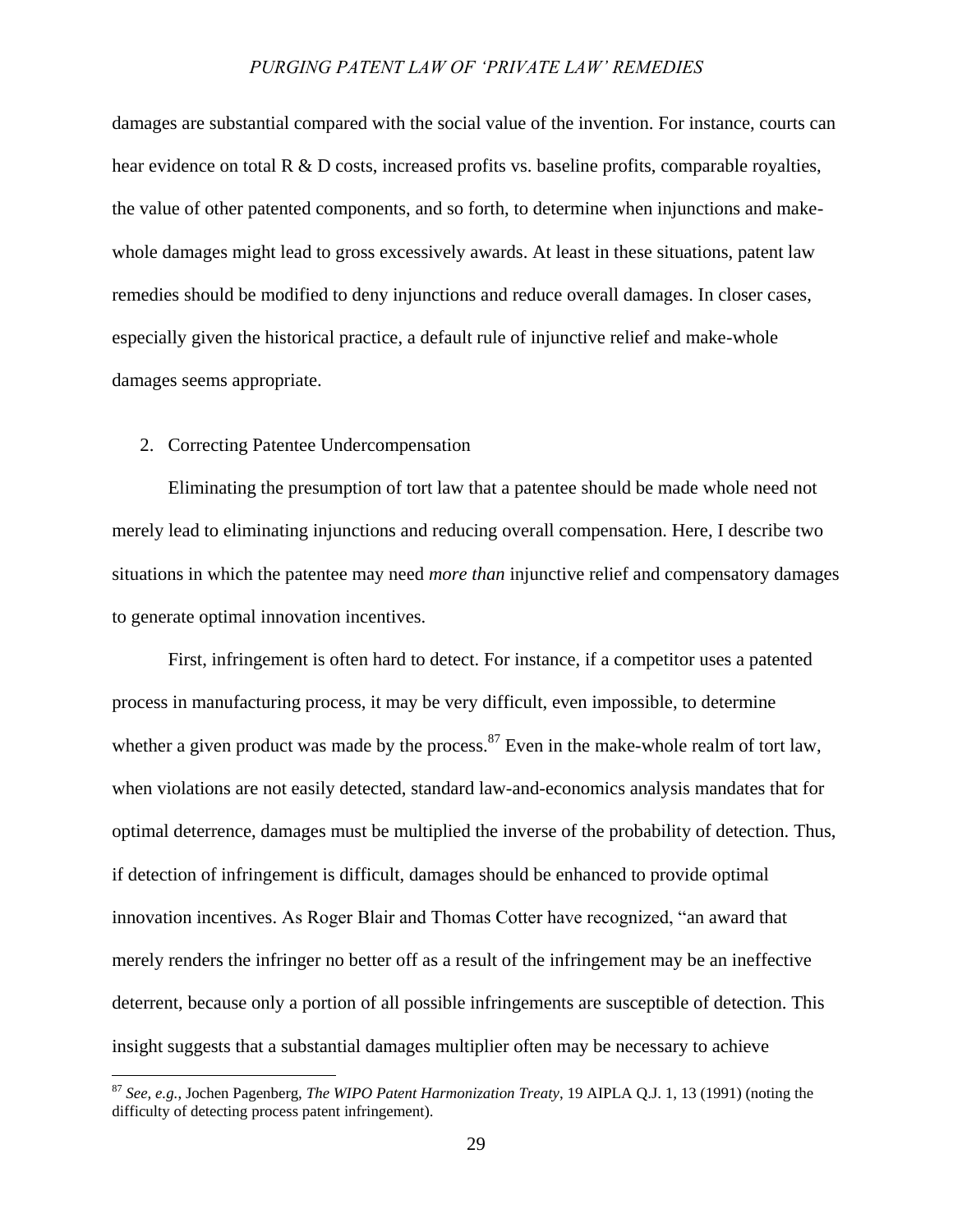adequate deterrence."<sup>88</sup> Because detection may be difficult irrespective of the infringer's behavior, this condition applies regardless of whether the infringer was "willful," unless the willfulness somehow increases the odds of non-detection.

Like the earlier recommendations, a potential counter-argument is that courts will themselves have difficulty determining when infringement is difficult to detect. One possible administrative solution is for the courts to assess whether the accused product or method was sold or used in public. If not, then courts should presume, rebuttably, that the accused product or method is difficult to detect. Assuming the presumption holds, then the question becomes, "How difficult?" This is an even thornier question. Interestingly, the oft-discredited "disgorgement" remedy—whereby the accused infringer is required to pay no less than the profits it earned from infringement—may become an effective remedy, because it achieves some multiplier on ordinary damages, yet is much less costly to administer than a exact-multiplier remedy. Of course, it would be ideal for courts to fashion a low-cost remedy that roughly determined the appropriate multiplier.

Second, make-whole damages may sometimes be too low to generate positive incentives for any private actor to invest in  $R \& D$  and commercialization for a given invention, but the net social welfare of the invention may be sufficiently high that society desires the invention to be made and commercialized.<sup>89</sup> Alternatively, the invention may be justified purely on distributive grounds, such as drugs for rare diseases that are not otherwise profitable. In these situations, infringers, the government, or some other entity would need to supplement make-whole damages with additional funds. Presumably, infringers should not pay these additional amounts, because as I explained earlier, in many circumstances, infringement can be a kind of efficient breach that

<sup>88</sup> *See* Blair & Cotter, *supra* note [23.](#page-6-1)

<sup>89</sup> *See* Shavell & Ypersele, *supra* not[e 24,](#page-6-2) at 529.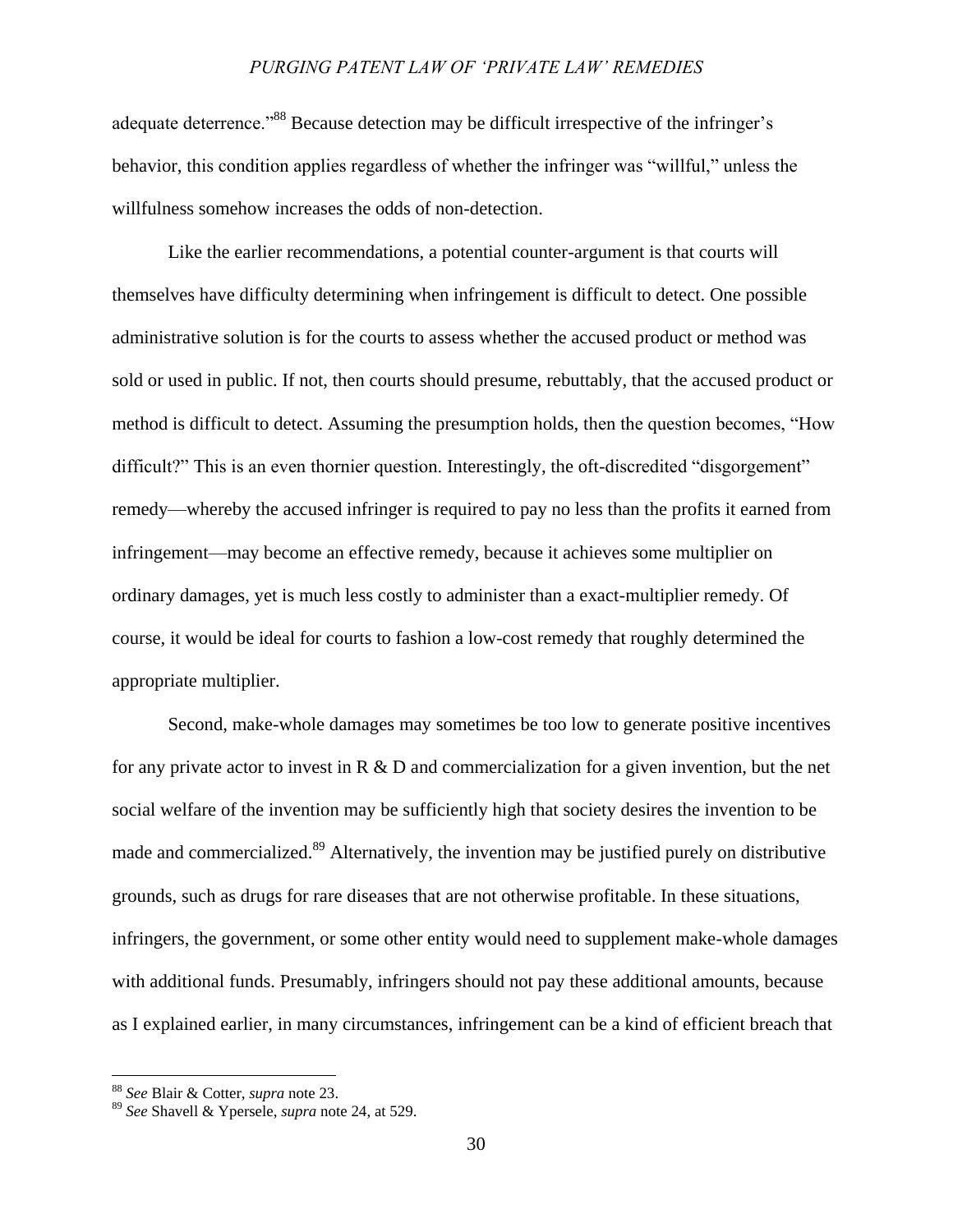diminishes the deadweight losses imposed by patents. In these cases, if we raise the costs to infringement, we lower the benefits from otherwise efficient infringement. Rather, a more appropriate approach would be for the government to step in and determine whether current R  $\&$ D and commercialization incentives, which stem in part from patent remedies, are sufficient for particular kinds of inventive activity. If incentives are too low, the government could—as it does now—subsidize certain categories of inventive activity (e.g., drugs for rare diseases) both prior to and after invention.

# III. PATENT LAW AS A PUBLIC REGULATORY MECHANISM

In this last Part of the paper, I first argue that the previous analysis implies that the current structure of remedies under the Patent Act is fundamentally flawed, because it rests on a make-whole notion of damages that does not optimally promote innovation in many situations. Instead, I then suggest that patent law remedies should be viewed not as a means to remedy private wrongs, but as part of a larger regulatory mechanism grounded in public law concepts.

#### *A. The Fundamentally Flawed Foundation of the Remedies Provisions in the Patent Act*

In Part II, I showed that make-whole damages can often be too high or too low to incentivize optimal levels of innovation. As I explained in Part I, the reason courts impose makewhole damages is because they are mandated by the Patent Act itself. First, 35 U.S.C. § 284 states that "[u]pon finding for the claimant the court shall award the claimant damages adequate to compensate for the infringement but in no event less than a reasonable royalty for the use made of the invention by the infringer, together with interest and costs as fixed by the court." In other words, the Patent Act enshrines the tort law compensatory rationale right into the statutory framework for damages. Based on the analysis I provided earlier, such an approach is misguided,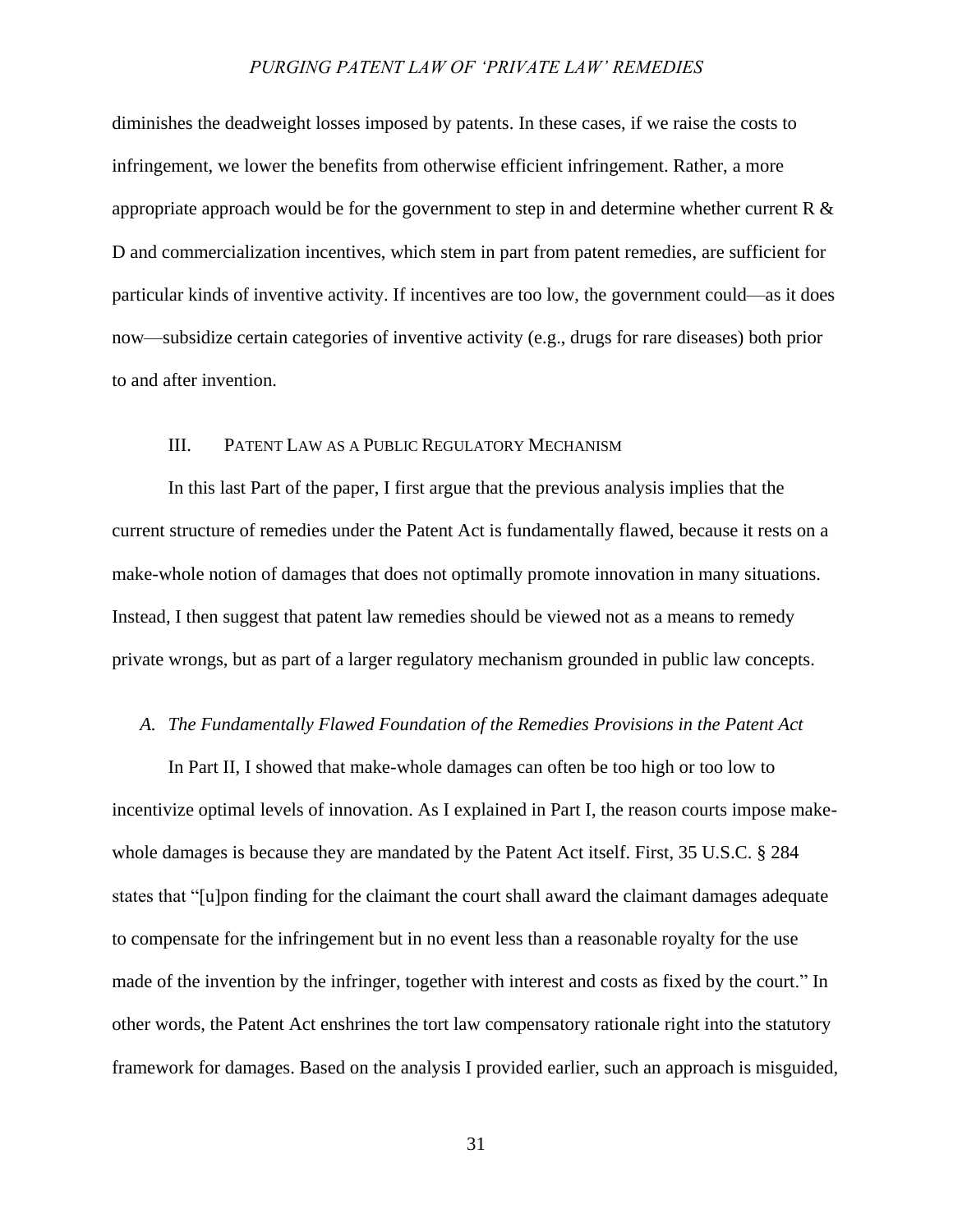because it does not provide for optimal remedies in many circumstances. Rather, the Patent Act would encourage more optimal levels of innovation by giving the court discretion to adjust damages upward or downward from make-whole compensatory levels when (1) the novel aspect of the invention is but a mere component of a complex invention, the component is not responsible for generating all of the patentee"s profits, and switching costs are high; (2) full compensatory damages substantially exceed or fall below the amount needed to incentivize research, development, and commercialization costs and risk of the invention, including opportunity costs; and (3) infringement is especially difficult to detect. Of course, there are very likely other situations that warrant damages adjustment, and further study here is necessary to enumerate all of them.

Related, the injunctive relief provision, 35 U.S.C. § 283, should be similarly amended. As it stands, it states, "[c]ourts . . . may grant injunctions in accordance with the principles of equity to prevent the violation of any right secured by patent, on such terms as the court deems reasonable." Again, this provision should not aim to "prevent the violation of any right secured by patent," but instead merely to promote optimal innovation incentives. Such a shift would imply that the current four-factor tests for preliminary and permanent injunctions should be suitably modified. Specifically, the preliminary injunction test currently examines "(1) the likelihood of the patentee's success on the merits; (2) irreparable harm if the injunction is not granted; (3) the balance of hardships between the parties; and (4) the public interest.<sup> $90$ </sup> Like make-whole damages, the "irreparable harm" and "hardship" prongs focus on the private injury to the parties instead of determining what might best promote innovation incentives. Under a proper model of patent remedies, even if the patentee might experience irreparable harm that creates a burden that outweighs any experienced by an infringer, in the situations mentioned

<sup>90</sup> PHG Techs., LLC v. St. John Cos., Inc., 469 F.3d 1361, 1365 (Fed. Cir. 2006).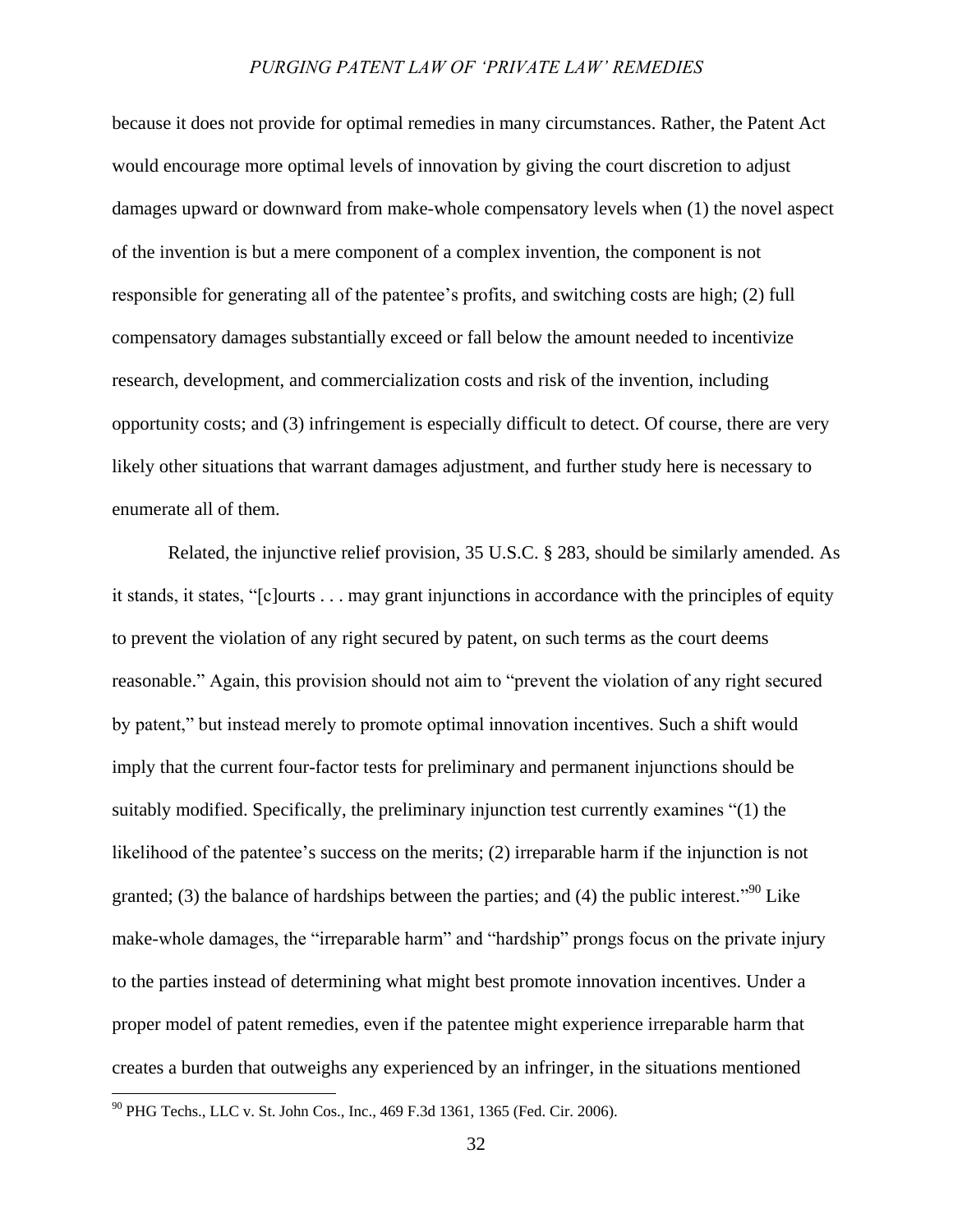earlier—e.g., component patents and excessive incentives—a preliminary injunction could be socially detrimental. The same sort of analysis applies to permanent injunctions, which after  $eBav$ , turn on similar factors.<sup>91</sup>

Finally, the notion of willful infringement does not seem to accord well with promoting innovation incentives other than as a proxy for difficult-to-detect infringement. In tort law, punitive damages are often awarded for intentional, willful conduct in order to provide greater deterrence of harmful behavior. But infringement of a patent is not harmful *per se*; rather, infringement is only harmful to the extent it denies the patentee an opportunity to be compensated an amount sufficient to induce it to engage in innovative activity. As I explained above, in many situations, some level of infringement will promote overall welfare. In other situations, as long as the patentee can recover suitable damages in a lawsuit, whether the infringement was willful becomes a meaningless investigation. Instead, willful infringement should only play a role in determining damages when (1) it increases the difficulty with which the patentee can detect infringement; or (2) when it substantially raises the costs of the patentee collecting appropriate compensation for its innovative activity, i.e., by creating the need for a costly lawsuit relative to the value of the innovation. In this sense, willfulness damages solely inflicted as "punishment" for "wrongful" behavior should be eliminated from patent doctrine.

#### *B. Towards a Regulatory Model of Patent Law Remedies*

 $\overline{a}$ 

So far, I have argued that all private law notions—contract, real property, and tort should play no role in how we think about patent rights and remedies. A more appropriate model

<sup>&</sup>lt;sup>91</sup> eBay Inc. v. MercExchange, L.L.C., 547 U.S. 388, 390-92 (2006) (holding that injunctive relief is appropriate for a patentee when the following factors weigh in its favor: "(1) that it has suffered an irreparable injury; (2) that remedies available at law, such as monetary damages, are inadequate to compensate for that injury; (3) that, considering the balance of hardships between the plaintiff and defendant, a remedy in equity is warranted; and (4) that the public interest would not be disserved by a permanent injunction").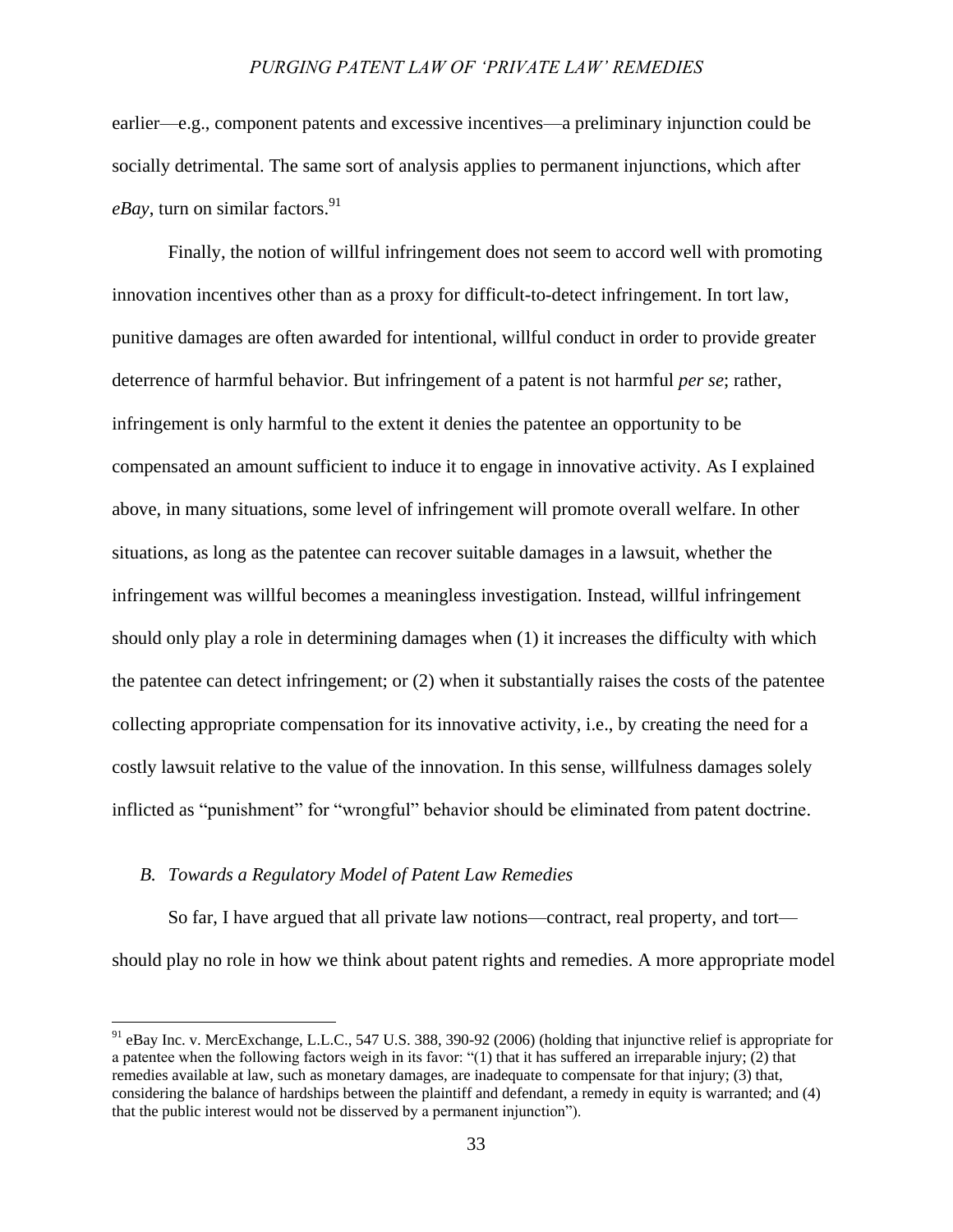is one that draws on a "public law vision." <sup>92</sup> Instead of viewing patents as conferring a *private* right on the patentee, under a public law model, a patent confers a kind of private attorney general status on the patentee that allows it to collect payment *on behalf of society*, which is then immediately remitted in full to the patentee solely in order to optimize overall social innovation incentives. Indeed, on a public law model, one could imagine the government bringing patent infringement actions, either in place of or alongside private patentees, then remitting damages to the patentee. However, because the patentee typically plays an active role in asserting legal arguments and providing factual evidence in any given case—as well as enjoys the direct benefits of a judgment—arguably it is least-cost enforcer of patent rights. As such, a patentholder will generally be more effective than the government (or some third party for that matter) to collect damages on society"s behalf. But, importantly, the choice of patentee as money collector does not stem from any private right of the patentee to be compensated for harm caused to it.

In this regard, Shubha Ghosh has offered an insightful public regulatory model of patent law. In Ghosh's view, the patent system should not rest on a social contract or private property foundation, but rather should "regulat[e] primary conduct in the innovation process" as a means of "private ordering."<sup>93</sup> In other words, "patents serve as a way to administer an organize markets."<sup>94</sup> Yet, Ghosh draws particular conclusions about the structure of the patent system that do not in my view necessarily follow from a regulatory model. Specifically, he contends that a regulatory approach counsels in favor of viewing intellectual property law as involving an "assurance" game—namely, a game whereby "each player independently can be assured that the

<sup>92</sup> *Cf.* David Rosenberg, *The Causal Connection in Mass Exposure Cases: A "Public Law" Vision of the Tort System*, 97 HARV. L. REV. 849 (1984).

<sup>&</sup>lt;sup>93</sup> Ghosh, *supra* note [34,](#page-10-0) at 1315, 1318.

<sup>94</sup> *Id.* at 1350; *see also* WILLIAM M. LANDES & RICHARD A. POSNER, THE ECONOMIC STRUCTURE OF INTELLECTUAL PROPERTY LAW 35-36 (2003) (addressing the role of the state in regulating intellectual property law).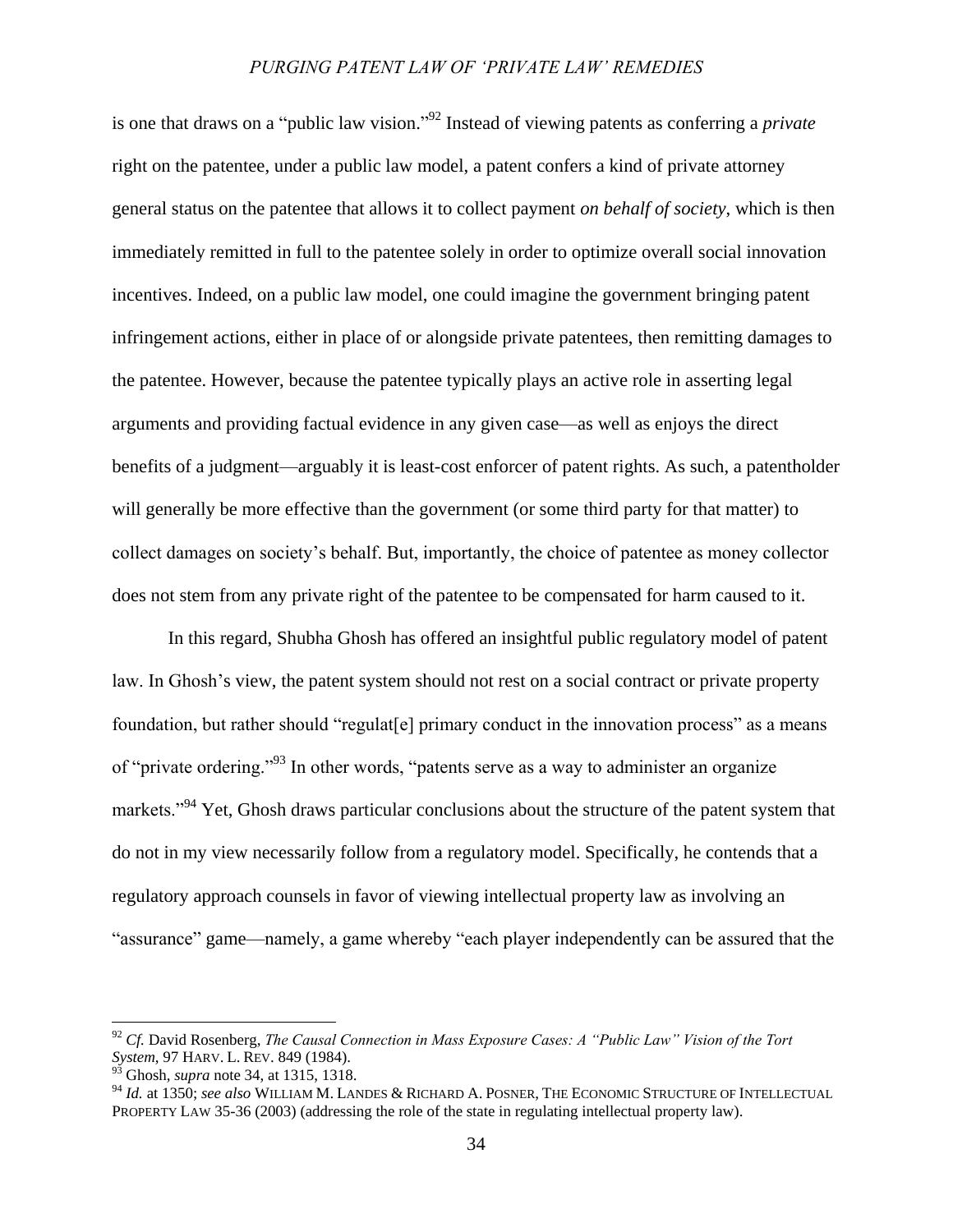other[s] will not imitate"—as opposed to the standard prisoners' dilemma game.<sup>95</sup> However, there is no a priori reason why a regulatory model mandates any different game theoretic view of patent law than a private law model. The underlying economic problems associated with patent law are the same regardless of the lens through which we view the rights and remedies designed to solve the problems. Rather, the aim of regulatory approach should be more general—to optimize incentives for invention and commercialization, taking into account potential costs from diminished follow-on invention, duplicated development and rent-seeking, and consumer deadweight losses, as well as distributive interests.<sup>96</sup> In many situations, courts will have too difficult a time in figuring out the appropriate level of damages or whether an injunction should issue, in which case, I suggest that make-whole damages and injunctive relief serve as baseline remedies. However, in other situations—such as those involving component patents, grossly excessive damages relative to the optimal incentives, or significant problems in detecting infringement—courts will very likely be able to assess a level of damages more in line with the optimal amount (and deny injunctive relief when appropriate).

# **CONCLUSION**

The fundamental premise of patent law remedies derives from tort law and counsels that courts should always attempt to make the patentee whole in the event of infringement. Here, I have rejected this premise, arguing that the more fundamental goal of promoting innovation sometimes requires deviations from make-whole remedies. Specifically, when a patent covers a mere component of a patented product, and an infringer"s switching costs are high, it will often be more desirable to deny injunctive relief and reduce make-whole damages, regardless of

<sup>95</sup> *Id.* at 1335-36.

<sup>&</sup>lt;sup>96</sup> Indeed, Ghosh recognizes that "[f]rom the perspective of patent law, the relevant interests include pioneer inventors, follow-on inventors, marketers, consumers, and the innumerable other interests reflected in the research and development process." *Id.* at 1355.